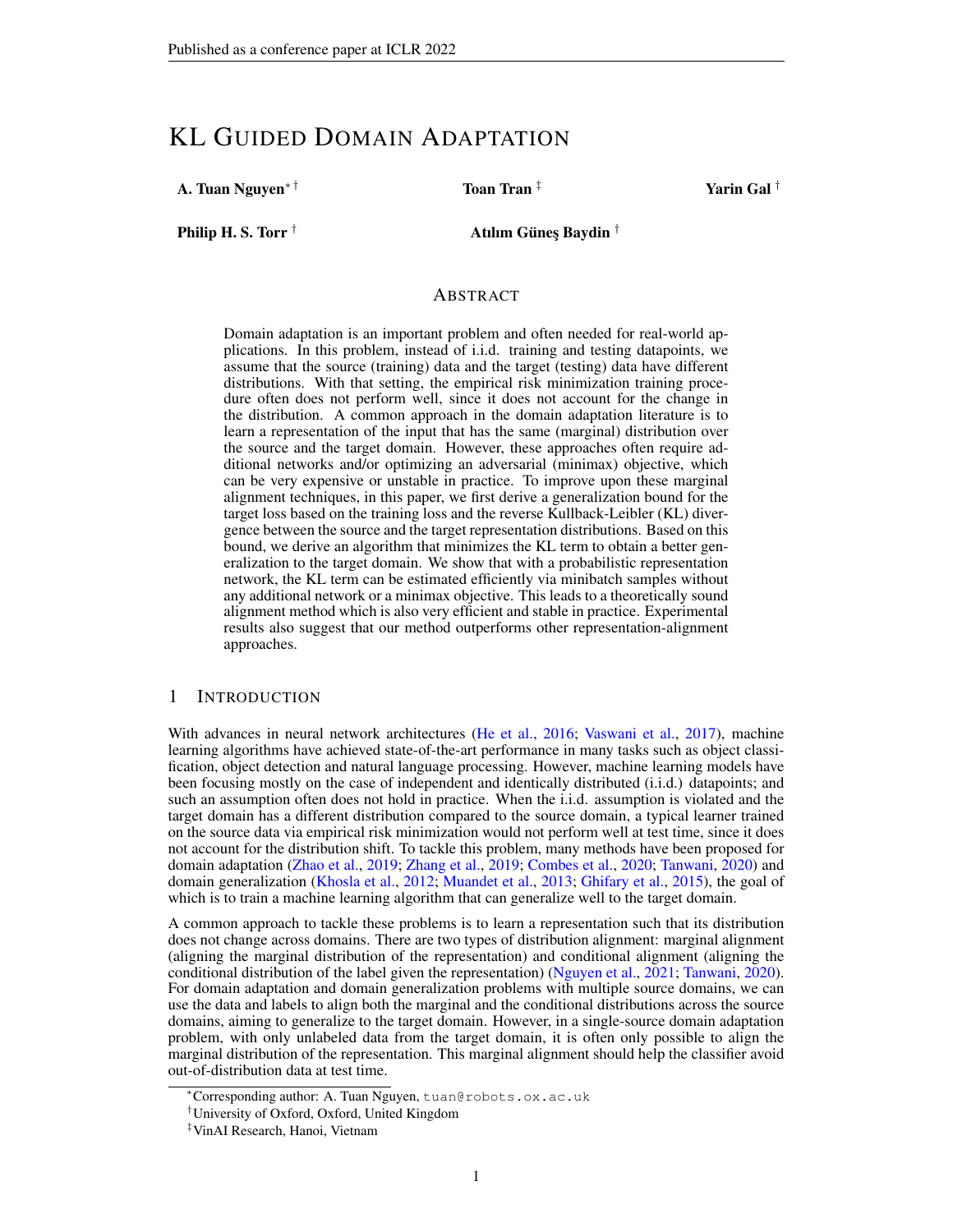This paper focuses on such a single-source domain adaption problem, which is also one of the most common settings in practice. Current marginal alignment techniques usually require additional computation (e.g., of an additional network) [\(Ganin et al.,](#page-9-4) [2016;](#page-9-4) [Li et al.,](#page-10-5) [2018\)](#page-10-5) and/or a minimax objective [\(Ganin et al.,](#page-9-4) [2016;](#page-9-4) [Shen et al.,](#page-10-6) [2018\)](#page-10-6), leading to an expensive and/or unstable training procedure [\(Goodfellow,](#page-9-5) [2016;](#page-9-5) [Kodali et al.,](#page-10-7) [2017\)](#page-10-7). For example, DANN [\(Ganin et al.,](#page-9-4) [2016\)](#page-9-4) employs an adversarial training procedure, with a domain discriminator that classifies the domain of the representation, and maximizes the adversarial loss of the discriminator. When the discriminator is completely fooled, the marginal distribution of the representation is aligned across domains. MMD [\(Gretton et al.,](#page-9-6) [2012;](#page-9-6) [Li et al.,](#page-10-5) [2018\)](#page-10-5) utilizes maximum mean discrepancy to align the representation distribution. This does not use a minimax objective, thus leading to a more stable training; however, it does require additional computation of several Gaussian kernels. While more sophisticated (non-marginal-alignment) methods have been proposed recently to achieve better results in the domain adaptation problem, we argue that studying the family of plain marginal-alignment techniques is still an important task, since they are the backbones that most other domain adaptation (and domain generalization) methods are built upon.

To address the above issues of existing marginal-alignment techniques, we first derive a generalization bound on the loss of the target domain using the training loss and a reverse Kullback–Leibler (KL) divergence between the source and target distributions. There are existing bounds of the target loss in the literature [\(Ben-David et al.,](#page-9-7) [2010\)](#page-9-7), however, these analyses focus mostly on the case of binary classification and the bounds use a total variation distance or a  $H$ -divergence between the distributions, which are not easy to estimate in practice (for example, [Ajakan et al.](#page-9-8) [\(2014\)](#page-9-8) require an adversarial network to estimate the  $H$ -divergence). In this paper, we show that with a probabilistic representation network, we can estimate the KL divergence easily using samples, leading to an alignment method that requires virtually no additional computation nor a minimax objective. Therefore, our training procedure is simple and stable in practice. Moreover, the reverse KL has the zero-forcing effect [\(Minka et al.,](#page-10-8) [2005\)](#page-10-8), which is very effective to alleviate the out-of-distribution problem in practice. This can be explained as follows: the out-of-distribution problem arises when the classifier faces a new representation at test time that is in a (near) zero mass region of the source representation distribution (and thus it never faced before). The reverse KL tends to force the target representation distribution to have (near) zero mass wherever the source distribution has (near) zero mass (this is the zero-forcing property), which helps the classifier avoid out-of-distribution data. The reverse KL also has the mode-seeking effect [\(Minka et al.,](#page-10-8) [2005\)](#page-10-8) which allows for a more flexible alignment of the representation (to one or some of the modes of the source domain). For example, consider the classification problem of buildings (houses, hotels, etc.) where source images are collected from urban and remote areas of a country (two modes); while the target images are collected from urban areas but from a different country. Ideally, we want to match the representation distribution of the target domain to that of the first mode of the source domain since they are both from urban areas. The reverse KL allows this flexible alignment (as it results in a relatively small value of the reverse KL) due to its mode-seeking property. Meanwhile, other distance metrics/divergences aim to match the whole source and target representation distribution, which might collapse the two modes of the source domains.

Our contributions in this work are:

- We construct a generalization bound of the test loss in the domain adaptation problem using the reverse KL divergence.
- We propose to reduce the generalization bound by minimizing the above KL term. Furthermore, we show that with a probabilistic representation, the KL term can be estimated easily using minibatches, without any additional computation or a minimax objective as opposed to most existing works.
- We conduct extensive experiments and show that our method significantly outperforms relevant baselines, namely ERM [\(Bousquet et al.,](#page-9-9) [2003\)](#page-9-9), DANN [\(Ganin et al.,](#page-9-4) [2016\)](#page-9-4), MMD [\(Gretton et al.,](#page-9-6) [2012;](#page-9-6) [Li et al.,](#page-10-5) [2018\)](#page-10-5), CORAL [\(Sun and Saenko,](#page-10-9) [2016\)](#page-10-9) and WD [\(Shen](#page-10-6) [et al.,](#page-10-6) [2018\)](#page-10-6). We empirically show that the reverse KL divergence is very effective for representation alignment since it is very stable and efficient to compute in practice.

# 2 RELATED WORK

Generalization bound for the distribution shift problem There exist works studying bounds for the distribution shift problem in the literature [\(Ben-David et al.,](#page-9-7) [2010;](#page-9-7) [Mansour et al.,](#page-10-10) [2009\)](#page-10-10). How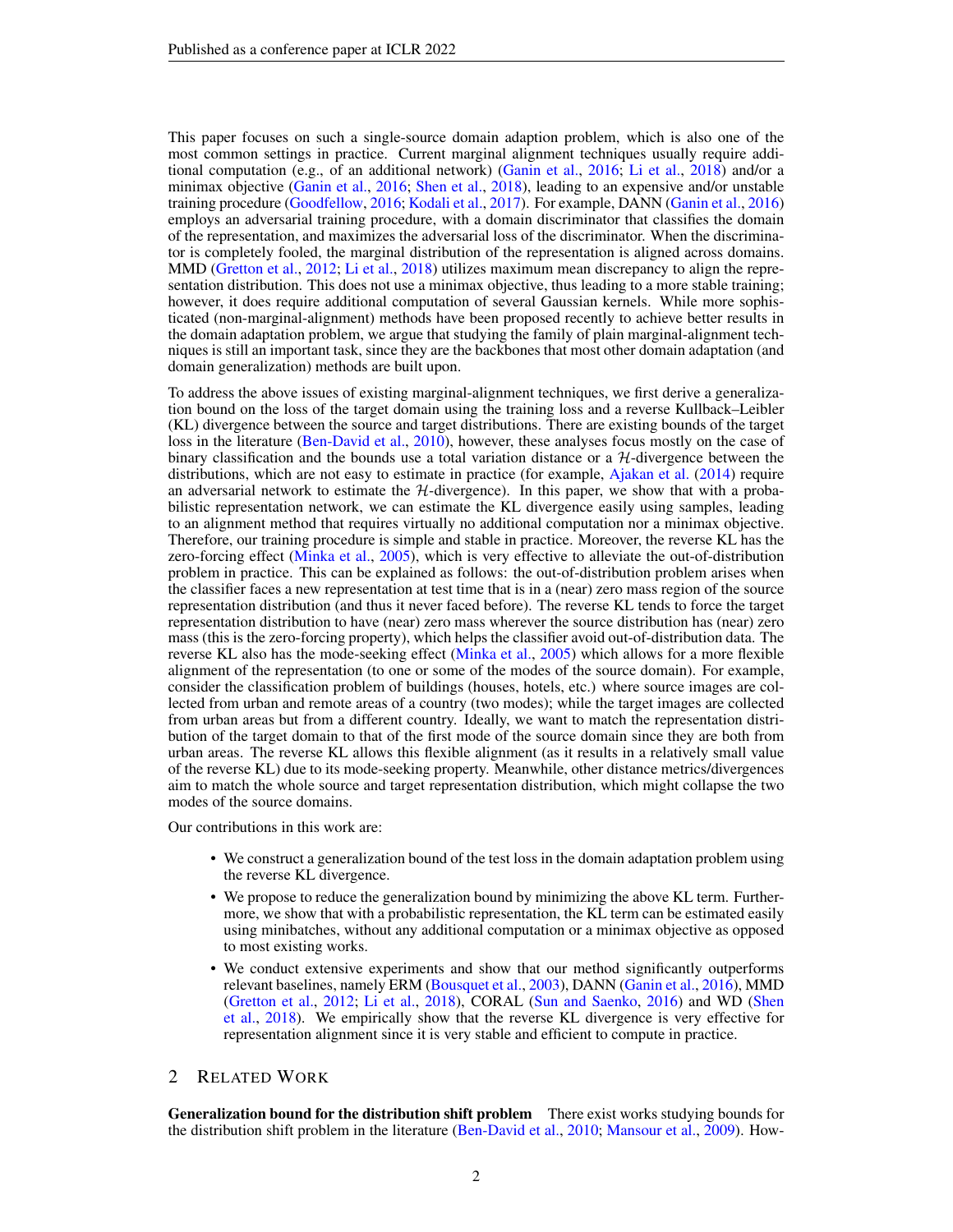ever, their analyses of the classification problem are limited to the case of binary labels. Moreover, these bounds are only applicable or practical for deterministic labeling functions, which is not the case for most datasets in practice. Therefore, their analyses cannot be generalized to the general case of supervised learning. The differences between our bound and theirs are as follows. First of all, our bound works for the general case of supervised learning: it works for both the classification (including multiclass classification) and regression problems, it makes no assumptions about the labeling mechanism (can be probabilistic or deterministic), and it works for virtually all predictive distributions commonly used in practice. Secondly, our bound uses a different divergence, namely the KL divergence, which is easier to estimate in practice compared to total variation or  $H$ -divergence. We provide a brief review of the above bounds and discuss their differences to ours in more detail in the appendix. Recently, [Acuna et al.](#page-9-10) [\(2021\)](#page-9-10) revise the previous domain adaptation bounds and generalize them to a multi-class classification setting, as well as to the class of f-divergence (including KL divergence). However, their setting is still very restricted: the loss function needs to satisfy the triangle inequality (which does not hold for many loss functions in practice), and they need to know the true labeling function (optimal Bayes classifier) for a probabilistic labeling mechanism (which is often not available). We also provide further analysis, that under some reasonable assumptions, the conditional misalignment in the representation space is bounded by the conditional misalignment in the input space, which allows for a sound marginal alignment method. This can be seen as an improvement over prior works. Some specific cases of distribution shift have also been studied. For example, [Cortes et al.](#page-9-11) [\(2010\)](#page-9-11) and [Johansson et al.](#page-9-12) [\(2019\)](#page-9-12) study the generalization bound for the covariate shift problem, i.e.,  $p_T(x) \neq p_S(x)$  but  $p_T(y|x) = p_S(y|x)$ , where  $p_S$  is the source distribution and  $p_T$  is the target distribution. In contrast, [Azizzadenesheli et al.](#page-9-13) [\(2019\)](#page-9-13) provide a generalization bound for the label shift problem, i.e.,  $p_T(y) \neq p_S(y)$  but  $p_T(x|y) = p_S(x|y)$ .

**Domain adaptation** While the literature on the domain adaptation problem is vast, we cover the most closely related works to ours here. A common method for the domain adaptation problem is to align the marginal distribution of the representation between the source and target domains. DANN [\(Ganin et al.,](#page-9-4) [2016\)](#page-9-4) employs a domain discriminator to classify the domain of a representation and maximizes its adversarial loss (a minimax game). WD [\(Shen et al.,](#page-10-6) [2018\)](#page-10-6) uses a neural network function  $f$  (which is 1-Lipschitz continuous) to calculate the Wasserstein distance between two distributions and minimizes it. This is also a minimax game since the Wasserstein distance is the supremum over the search space of f. MMD [\(Gretton et al.,](#page-9-6) [2012;](#page-9-6) [Li et al.,](#page-10-5) [2018\)](#page-10-5) uses the maximum mean discrepancy to align the representation distribution. This method does not need a minimax objective; however, it requires the additional computation of several Gaussian kernels. Finally, CORAL [\(Sun and Saenko,](#page-10-9) [2016\)](#page-10-9) matches the first two moments of the distribution; and while being a simple method, it fails to align more complex distributions. We consider these marginal alignment techniques our main baselines since our method falls into this category, and investigate the effectiveness of the reverse KL divergence in aligning the distributions of representation. Recently, more sophisticated alignment methods [\(Kang et al.,](#page-9-14) [2019;](#page-9-14) [Xu et al.,](#page-10-11) [2019;](#page-10-11) [Zhu et al.,](#page-11-1) [2020\)](#page-11-1) have been proposed for the domain adaptation problem, which achieve state-of-the-art performance. Instead of simply aligning the marginal distribution of the representation, these methods minimize the intra-class distance of the representation across domains, and possibly maximize the inter-class distance between them, using the MMD or L2 distance. However, they require pseudo labels for the target domain (often obtained via clustering). Moreover, they are complementary to our method, as we conjecture that our method can also be used in conjunction with these, leading to the same algorithms but with the KL distance instead of MMD or L2.

# 3 APPROACH

#### 3.1 PROBLEM STATEMENT

In this paper, we consider one of the most common domain adaptation settings, which consists of a single-source domain S with the joint data distribution  $p_S(x, y)$  and a target domain T with the data distribution  $p_T(x, y)$ , where x denotes the input sample and y is the label. We assume that these two domains have the same support sets  $\mathcal{X}, \mathcal{Y}$ . Regarding the training process of the domain adaptation problem, we further denote a labeled dataset of size  $N<sub>S</sub>$  sampled from the source domain  $(x_s^{(i)}$  $_{S}^{(i)}, y_{S}^{(i)}$  $S^{(i)}\big)_{i=1}^{N_S}$ , where  $(x_S^{(i)}$  $_s^{(i)}, y_S^{(i)}$  $S^{(i)}$   $\sim p_S(x, y)$ , and an unlabeled dataset of size  $N_T$  from the target domain  $(x_T^{(i)}$  $_{T}^{(i)})_{i=1}^{N_{T}},$  where  $x_{T}^{(i)} \sim p_{T}(x)$ .

The goal of a typical domain adaptation framework is to train a model with the labeled dataset of the source domain together with the unlabeled dataset from the target domain, so that the model will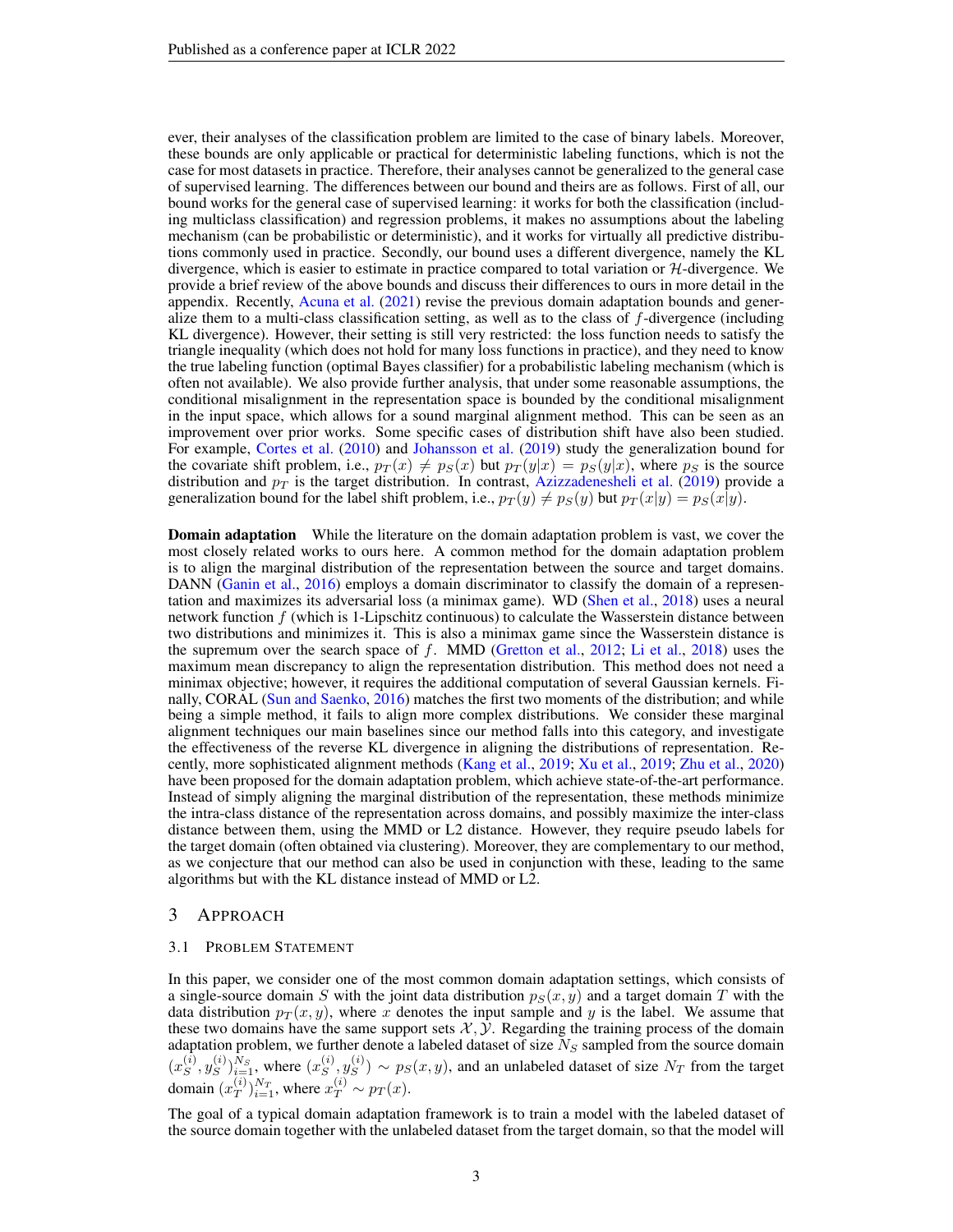<span id="page-3-0"></span>

Figure 1: Graphical model. Note that the distribution  $p(z|x)$  (green edge), corresponding to our representation network, is shared between the source and target domains.

perform decently in the target domain. Note that this is only effective if the labeling mechanism is not too different between the source and the target domains [\(Ben-David et al.,](#page-9-7) [2010\)](#page-9-7).

In the domain adaption problem, we expect the changes in the marginal distribution so that  $p_S(x) \neq p_T(x)$ , or the conditional distribution so that  $p_S(y|x) \neq p_T(y|x)$ , or both, which often render the typical empirical risk minimization training procedure ineffective. This motivates a line of approaches that learn a representation  $z$  of  $x$  whose marginal and conditional distributions are more aligned across the domains and use it for the prediction task, aiming at a better generalization performance to the target domain.

The general representation learning framework aims to learn a representation  $z$  from  $x$  with the mapping  $p(z|x)$ , which can be deterministic or probabilistic. That latent representation z is expected to contain the label-related information; and is then used to predict the label  $\gamma$  (by a classifier). Note that since the source and target domains have the same support set for  $x$  and share the representation mapping  $p(z|x)$ , they also have the same support set for z, denoted by Z. Given the representation z, we learn a classifier to predict y through the predictive distribution  $\hat{p}(y|z)$  that is an approximation of the ground truth conditional distribution  $p_S(y|z)$ . During training, the representation network  $p(z|x)$  and the classifier  $\hat{p}(y|z)$  are trained jointly on the source domain and we "hope" that they can generalize to the target domain, meaning that both  $p(z|x)$  and  $\hat{p}(y|z)$  are kept unchanged between training and testing. The graphical model of that representation learning process is represented in Figure [1.](#page-3-0) In this paper, we consider a probabilistic representation mapping; specifically, the representation network will output  $\mu(x)$  and  $\sigma^2(x)$  and  $p(z|x) = \mathcal{N}(z; \mu(x), diag(\sigma^2(x)))$ , where  $\mathcal N$  denotes a Gaussian distribution. This can also be thought of as a generalization of a deterministic representation, as we recover the deterministic case if  $\sigma^2(x) \to 0$ . Also, note that our method is not limited to the choice of this representation distribution, i.e., the discussion in this section holds for virtually any other distribution.

The joint distributions of  $x, y, z$  for the source and target domains can be represented as follows

$$
p_S(x, y, z) = p_S(x, y)p(z|x) , \qquad p_T(x, y, z) = p_T(x, y)p(z|x) . \tag{1}
$$

and we define the predictive distribution of  $y$  given  $x$  as

<span id="page-3-1"></span>
$$
\hat{p}(y|x) = \mathbb{E}_{p(z|x)}[\hat{p}(y|z)].
$$
\n(2)

Remark 1. *On the inference complexity of a probabilistic representation.*

Using a probabilistic representation, we need to sample multiple z from  $p(z|x)$  to estimate Eq. [2](#page-3-1) during test time. However, this is not a big issue for the representation learning framework, since we only need to run the representation network  $p(z|x)$  (which is usually deep) once to get a distribution of z. After sampling multiple z from that distribution, we only need to rerun the classifier  $\hat{p}(y|z)$ , which is usually a small network (e.g., often contains one layer). Furthermore, we can also run  $\hat{p}(y|z)$  (a small network) in parallel for multiple z to reduce inference time if necessary.

During training, we usually sample a single z from  $p(z|x)$  for each x. The training objective is

$$
l_{train} = \mathbb{E}_{x, y \sim p_S(x, y), z \sim p(z|x)}[-\log \hat{p}(y|z)] \tag{3}
$$

(this is also the upper bound of  $\mathbb{E}_{p_S(x,y)}[-\log \hat{p}(y|x)]$  via Jensen Inequality)

$$
= \mathbb{E}_{p_S(z,y)}[-\log \hat{p}(y|z)] \tag{4}
$$

where  $-\log \hat{p}(y|z)$  is the loss of a "data point"  $(z, y)$ . For common choices of the predictive distribution in the classification and regression problems, this is a non-negative quantity. For example, for a classification problem with a categorical predictive distribution, this becomes the cross-entropy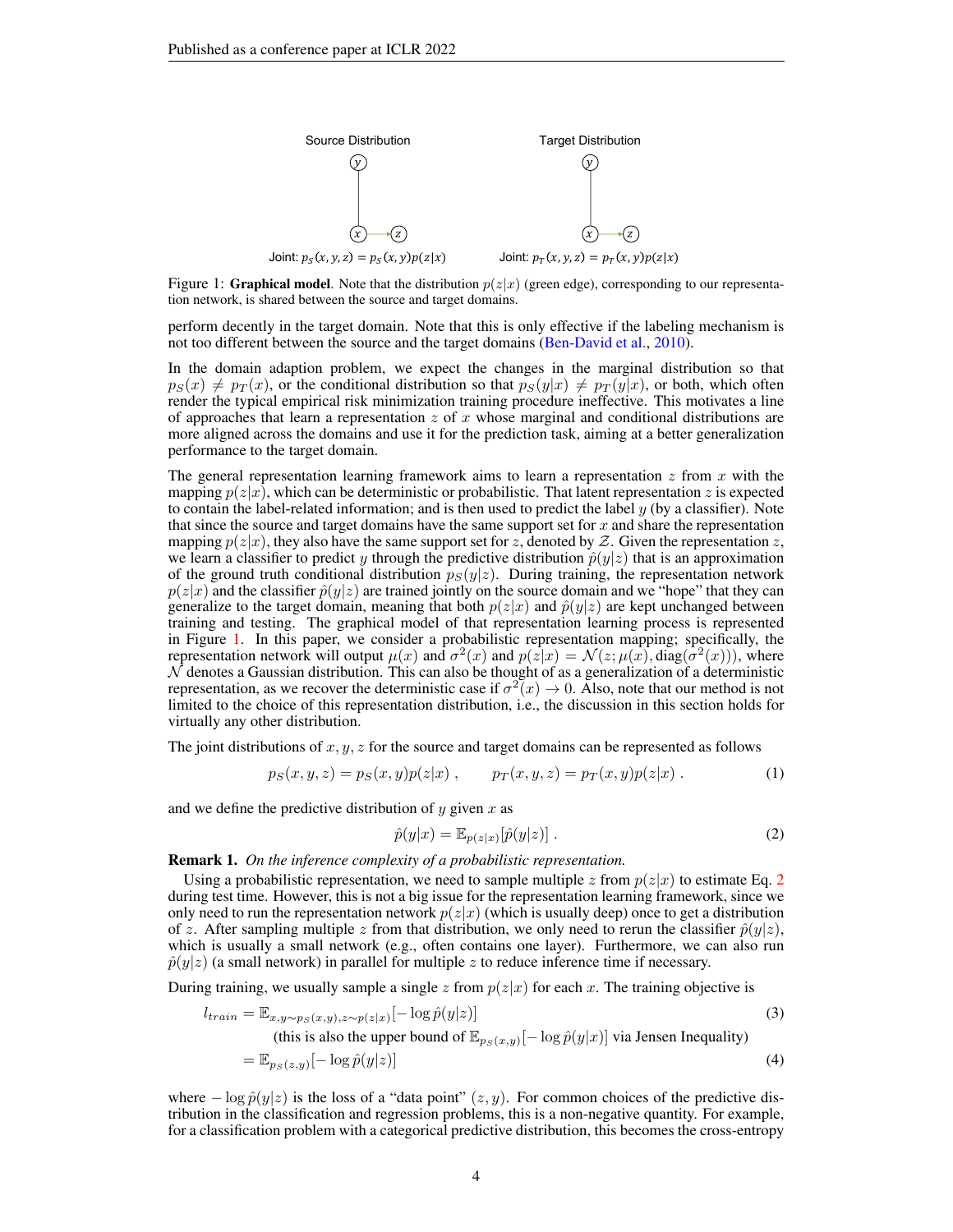loss, while for a regression problem with a Gaussian predictive distribution (with a fixed variance), it becomes the squared error (with an additive constant).

Minimizing  $l_{train}$  will enforce  $\hat{p}(y|z) \approx p_S(y|z)$ .

We consider the below two assumptions of the representation  $z$  on the source domain:

<span id="page-4-0"></span>**Assumption 1.**  $I_S(z, y) = I_S(x, y)$ , where  $I_S(\cdot, \cdot)$  is the mutual information term, calculated on *the source domain. In particular:*

$$
I_S(z,y) = \mathbb{E}_{p_S(z,y)} \left[ \log \frac{p_S(z,y)}{p_S(z)p_S(y)} \right]; \quad I_S(x,y) = \mathbb{E}_{p_S(x,y)} \left[ \log \frac{p_S(x,y)}{p_S(x)p_S(y)} \right]
$$
(5)

This is often referred to as the "sufficiency assumption" since it indicates that the representation  $z$  has the same information about the label  $y$  as the original input  $x$ , and is sufficient for this prediction task (in the source domain). Note that the data processing inequality indicates that  $I_S(z, y) \leq I_S(x, y)$ , so here we assume that  $z$  contains maximum information about  $y$ .

Remark 2. *Assumption [1](#page-4-0) is an optimization goal of the training process on the source domain.*

In particular,  $l_{train}$  (with an additive constant) is an upper bound of  $-I_S(z, y)$ , which is an upper bound of  $-I<sub>S</sub>(x, y)$ . Thus, minimizing  $l<sub>train</sub>$  will enforce  $I<sub>S</sub>(z, y)$  to be equal to  $I<sub>S</sub>(x, y)$ . For a more detailed discussion of this, please refer to, for example, [Alemi et al.](#page-9-15) [\(2016\)](#page-9-15).

<span id="page-4-1"></span>**Assumption 2.** 
$$
p_S(y|x) = \mathbb{E}_{p(z|x)}[p_S(y|z)] \quad \forall x, y \in \mathcal{X}, \mathcal{Y}
$$

When this assumption holds, the predictive distribution in Eq. [2](#page-3-1) will approximate  $p_S(y|x)$ , as long as  $\hat{p}(y|z)$  approximates  $p_S(y|z)$ .

Remark 3. *Assumption [2](#page-4-1) is also an optimization goal of the training process on the source domain.* This is because  $l_{train}$  is an upper bound of  $\mathbb{E}_{p_S(x,y)}[-\log \hat{p}(y|x)]$ , which is an upper bound of  $\mathbb{E}_{p_S(x,y)}[-\log p_S(y|x)]$ . Thus, minimizing  $l_{train}$  will enforce  $\hat{p}(y|x)$  to be equal to  $p_S(y|x)$ . Therefore,  $p_S(y|x) \approx \hat{p}(y|x) = \mathbb{E}_{p(z|x)}[\hat{p}(y|z)] \approx \mathbb{E}_{p(z|x)}[p_S(y|z)].$ 

These two assumptions ensure that our network has good performance on the **source** domain. Note also that we only make the above two assumptions about the source domain, where we can enforce them through the training process. We do not make these assumptions about the target domain, since we have no access to the full target distribution. These two assumptions will also be used to prove our later theoretical result (Proposition [2\)](#page-5-0).

### 3.2 KL GUIDED DOMAIN ADAPTATION

Now we will consider the test loss in the domain adaptation problem, and how we can reduce it. The test loss (of the target domain) is:

$$
l_{test} = \mathbb{E}_{p_T(x,y)}[-\log \hat{p}(y|x)] = \mathbb{E}_{p_T(x,y)}[-\log \mathbb{E}_{p(z|x)}[\hat{p}(y|z)]]
$$
(6)

$$
\leq \mathbb{E}_{p_T(x,y)}[\mathbb{E}_{p(z|x)}[-\log \hat{p}(y|z)]] \quad \text{(Jensen Inequality)} \tag{7}
$$

<span id="page-4-2"></span>
$$
= \mathbb{E}_{p_T(z,y)}[-\log \hat{p}(y|z)] \tag{8}
$$

Note that if the representation z is invariant (both marginally and conditionally), then  $p_T(z, y) =$  $p_S(z, y)$  and Eq. [8](#page-4-2) becomes  $l_{train}$ , and we have a perfect generalization between the source domain and the target domain. However, there is no way to guarantee the invariance, since we do not know the target domain and the target data distribution. In that case, we introduce the following proposition that ensures a generalization bound of the test loss based on the training loss and the KL divergence:

<span id="page-4-4"></span>**Proposition [1](#page-4-3).** *If the loss*  $-\log \hat{p}(y|z)$  *is bounded by*  $M^{-1} \forall z \in \mathcal{Z}, y \in \mathcal{Y}$ *, we have:* 

$$
l_{test} \le l_{train} + \frac{M}{\sqrt{2}} \sqrt{\text{KL}[p_T(y, z) | p_S(y, z)]}
$$
\n(9)

$$
=l_{train} + \frac{M}{\sqrt{2}}\sqrt{\text{KL}[p_T(z)|p_S(z)] + \mathbb{E}_{p_T(z)}[\text{KL}[p_T(y|z)|p_S(y|z)]]}
$$
(10)

<span id="page-4-3"></span><sup>&</sup>lt;sup>1</sup>In the classification problem, we can enforce this quite easily by augmenting the output softmax of the classifier so that each class probability is always at least  $\exp(-M)$ . For example, if we choose  $M = 3 \Rightarrow$  $\exp(-M) \approx 0.05$ , and if the output softmax is  $(p_1, p_2, ..., p_C)$ , we can augment it into  $(p_1 \cdot K + 0.05, p_2 \cdot m)$  $K + 0.05, ..., p_C \cdot K + 0.05$ , where  $K = 1 - 0.05 \cdot C$  and C is the number of classes. This ensures the bound for the loss of a datapoint, while remaining the output prediction class.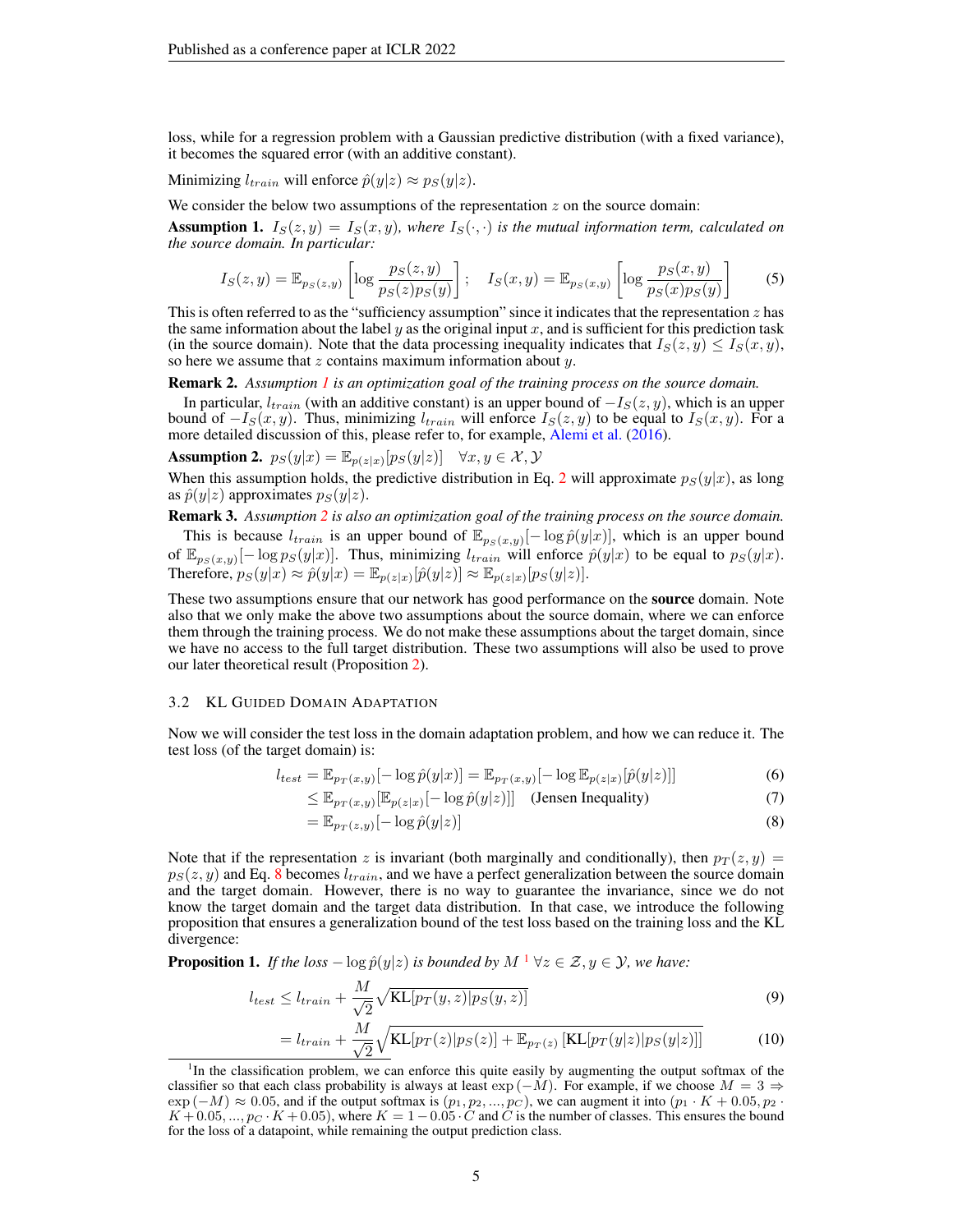*Proof.* provided in the appendix.

 $\Box$ 

<span id="page-5-0"></span> $\Box$ 

This bound is similar to other bounds in the literature (e.g., [Ben-David et al.](#page-9-7) [\(2010\)](#page-9-7)) in the sense that it also contains the training loss, a marginal misalignment term and a conditional misalignment term  $(KL[p_T(z)|p_S(z)]$  and  $\mathbb{E}_{p_T(z)}[KL[p_T(z)|p_S(z)]]$  respectively in our case). However, [Ben-](#page-9-7)[David et al.](#page-9-7) [\(2010\)](#page-9-7) consider a binary classification problem and their bounds are only practical for a deterministic labeling function (requires knowing the true labeling function, which is unknown for a probabilistic labeling mechanism, to compute the bound); while our bound works for the general case of supervised learning with any labeling mechanism. For a brief review of these bounds and a detailed discussion about their differences to ours, please refer to the appendix. Note that the bound in Proposition [1](#page-4-4) is also true when applying to the input space directly (e.g., replacing z with x). However, we are more interested in the bound in the representation space, since we can reduce it by regularizing the KL term.

To reduce the generalization gap, we want  $p_T(z, y)$  to be close to  $p_S(z, y)$ . Aligning the marginal distribution (i.e.,  $p_S(z) \approx p_T(z)$ ) helps the classifier network  $\hat{p}(y|z)$  avoid out-of-distribution data since the target representations it faces at test time belong to the source representation distribution which it was trained on; while aligning the conditional distribution  $(p_S(y|z) \approx p_T(y|z))$  makes sure the classifier gives more accurate predictions on the target domain since  $\hat{p}(y|z)$  was trained to approximate  $p_S(y|z)$ . In the domain adaptation problem, since we only have the unlabeled data from the target domain, we often align the marginal distribution of  $z$  only. However, one problem is that the conditional misalignment also depends on the representation  $z$ , and when learning a representation z that aligns the marginal, we might accidentally increase  $\mathbb{E}_{p_T(z)} [\text{KL}[p_T(y|z)|\tilde{p}_S(y|z)]]$  at the same time, leading to a net increase in the above generalization bound. For example, what if (and is it possible that) the conditional misalignment increases to infinity while we learn a representation z?

Therefore, it is crucial that we can bound the above conditional misalignment. The below proposition handles this problem.

**Proposition [2](#page-4-1).** If Assumption [1](#page-4-0) and 2 hold, and if  $\frac{p_T(x,y)}{p_S(x,y)} < \infty$  (i.e., there exists N, which can be *arbitrarily large, such that*  $\frac{p_T(x,y)}{p_S(x,y)} < N \ \forall x \in \mathcal{X}, y \in \mathcal{Y}$ *), we have:* 

$$
\mathbb{E}_{p_T(z)}\left[\text{KL}[p_T(y|z)|p_S(y|z)]\right] \le \mathbb{E}_{p_T(x)}\left[\text{KL}[p_T(y|x)|p_S(y|x)]\right] \tag{11}
$$

*Proof.* provided in the appendix.

This shows that the conditional misalignment in the representation space is bounded by the conditional misalignment in the input space. This can also be viewed as an improvement over the analyses of [Ben-David et al.](#page-9-7) [\(2010\)](#page-9-7), where it is not clear if the conditional misalignment in the representation space is bounded or not. It then follows that:

$$
l_{test} \le l_{train} + \frac{M}{\sqrt{2}} \sqrt{\text{KL}[p_T(z)|p_S(z)] + \mathbb{E}_{p_T(x)}[\text{KL}[p_T(y|x)|p_S(y|x)]]}.
$$
 (12)

As mentioned earlier, in order for domain adaptation to be effective, we should expect that the labeling mechanism does not change too much [\(Ben-David et al.,](#page-9-7) [2010\)](#page-9-7). Thus, the conditional misalignment  $\mathbb{E}_{p_T(x)} [\text{KL}[p_T(y|x)|p_S(y|x)]]$  is often small (and fixed – not dependent on the representation z). Therefore, to reduce the generalization bound, we can focus on minimizing  $KL[p_T(z)|p_S(z)]$ , with the objective:

$$
l_{train} + \beta \text{KL}[p_T(z)|p_S(z)] \tag{13}
$$

where  $\beta$  is a hyper-parameter.

Discussion on the use of reverse KL: Our derivation leads to the reverse KL term  $KL[p_T(z)|p_S(z)]$  as a regularizer of the distance between the two domains representations. We argue that there are several reasons that make this a good choice as a divergence between the source and target representation distributions. (1) First of all, as mentioned earlier, the KL term can be computed easily without any additional network or a minimax objective (details in Subsection [3.3\)](#page-6-0). This leads to an efficient and stable training procedure, which often results in improved performance. (2) Secondly, the reverse KL has the zero-forcing/mode-seeking effect [\(Minka et al.,](#page-10-8) [2005\)](#page-10-8) that helps to alleviate the out-of-distribution problem. Specifically, the reverse KL forces the target representation distribution to have zero mass wherever the source distribution has zero mass (zero-forcing), thus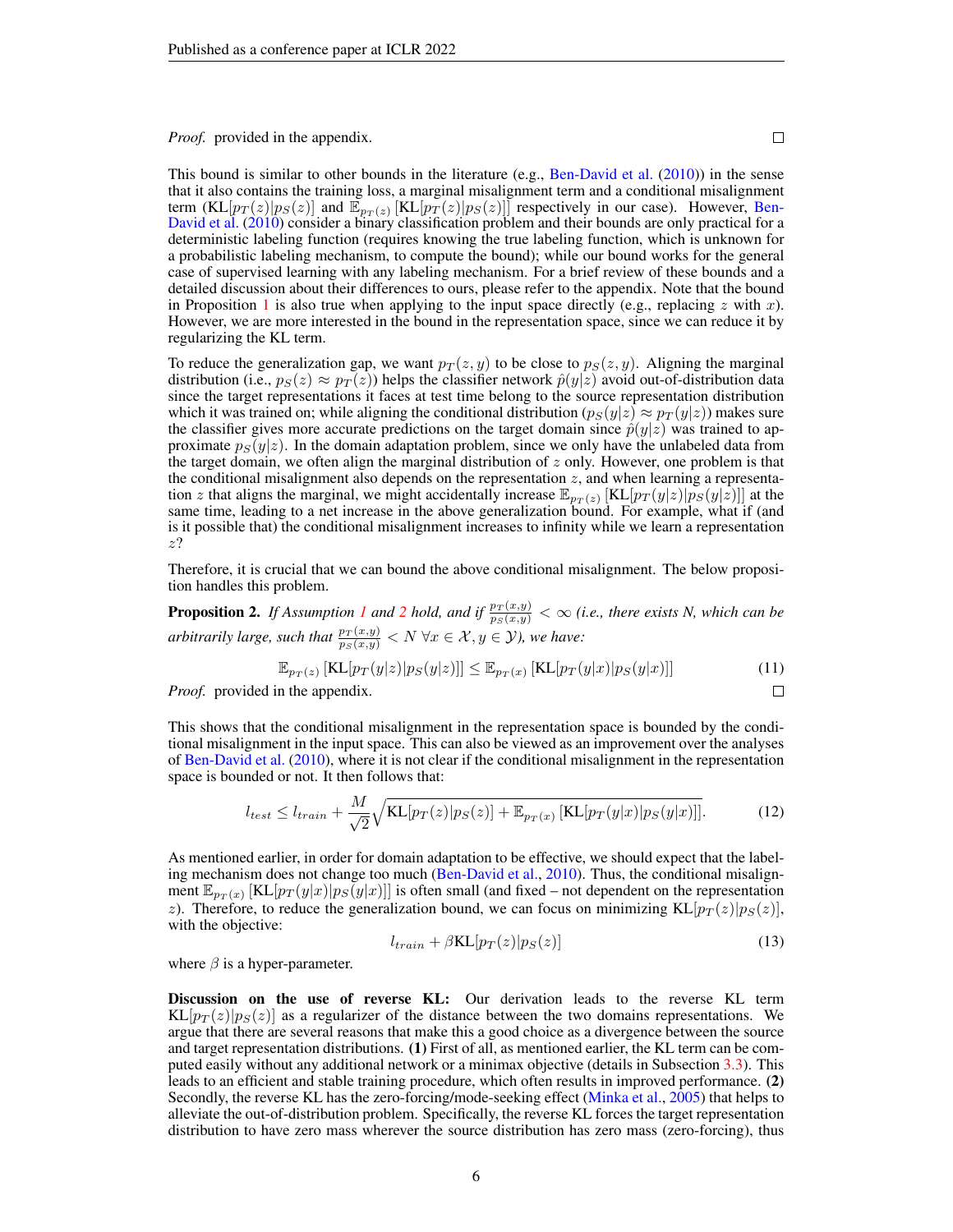<span id="page-6-1"></span>

Figure 2: Reverse KL allows a flexible alignment of the representation while still effectively preventing the out-of-distribution problem. (a) Source representation distribution (black). Consider the case where the data distribution  $p_S(x)$  of the source domain has two modes, then the representation distribution  $p_S(z)$  will likely also have two modes; and consider the case where the target distribution has only one mode. (b) An acceptable target representation distribution (green) that helps the classifier avoid the out-of-distribution problem. Reverse KL allows for this type of flexible alignment (match to one/some of the modes) due to its mode-seeking nature. (c) A problematic target representation distribution (red), since the classification network will face out-ofdistribution data at test time, in the area between the two modes. Reverse KL will prevent this due to its zero-forcing nature.

preventing the out-of-distribution data at test time (Figure [2c](#page-6-1)). On the other hand, its mode-seeking nature allows flexible alignment of the representation. For example, consider the case where the source domain is a mixture of two components (Figure [2a](#page-6-1), i.e., it has two modes), and the target distribution is close to one of the two components. Ideally, we want to learn a representation network that matches the representation of the target domain to that of the corresponding component on the source mixture (Figure [2b](#page-6-1)). This representation will still perform well at test time since we would not have the out-of-distribution problem (the classification network is already trained on this mode of the source distribution). This flexible alignment (to one or some of the modes) is accepted by the reverse KL since it leads to a relatively small reverse KL value. Meanwhile, other methods such as DANN, MMD, CORAL and WD aim to match the representation distribution of the target domain and that of the whole source domain together, which could compress the representation too much, negatively affecting its expressive power. For instance, in the above example, trying to match the whole distribution of source and target domains based on other distance metrics might force the two modes of the source domain to collapse. The flexible alignment of the reverse KL (while still being very effective to prevent out-of-distribution data) might be beneficial in some practical cases.

We also empirically found that adding an auxiliary term  $KL[p_S(z)|p_T(z)]$  (forward KL) with a small coefficient  $\beta_{aux}$  to the objective can help to align the distribution faster, leading to the objective:

<span id="page-6-3"></span><span id="page-6-2"></span>
$$
l_{train} + \beta \text{KL}[p_T(z)|p_S(z)] + \beta_{aux} \text{KL}[p_S(z)|p_T(z)] \tag{14}
$$

In practice, setting  $\beta_{aux}$  to a (very) small value or zero often leads to the best results (using larger  $\beta_{aux}$  can hurt the performance). Note that this does not invalidate our earlier discussion, as with such small values of  $\beta_{aux}$ , the alignment behavior is still dominated by the reverse KL.

#### <span id="page-6-0"></span>3.3 OPTIMIZATION

In practice, we estimate Eq. [14](#page-6-2) using minibatches. In particular, given a labelled minibatch  $(\tilde{x}_{S}^{(i)}$  $_S^{(i)}, \tilde{y}_S^{(i)}$  $S^{(i)}_{S}$  of the source domain and an unlabelled one  $(\tilde{x}_T^{(i)})$  $\binom{(i)}{T}$  $\binom{B}{T}$  of the target domain, and a single sampled representation for each x:  $(\tilde{z}_S^{(i)})$  $\binom{S}{S}_{i=1}^B$  and  $(\tilde{z}_T^{(i)})$  $\binom{n}{T}\}_{i=1}^B$ , we can get an unbiased estimator of the objective [14](#page-6-2) as follows:

$$
l_{train} + \beta KL[p_T(z)|p_S(z)] + \beta_{aux} KL[p_S(z)|p_T(z)]
$$
  
\n
$$
= \mathbb{E}_{p_S(z,y)}[-\log \hat{p}(y|z)] + \beta \mathbb{E}_{p_T(z)}[\log p_T(z) - \log p_S(z)] + \beta_{aux} \mathbb{E}_{p_S(z)}[\log p_S(z) - \log p_T(z)]
$$
  
\n
$$
\approx \frac{1}{B} \sum_{i=1}^{B} -\log \hat{p}(\tilde{y}_{S}^{(i)}|\tilde{z}_{S}^{(i)}) + \beta \frac{1}{B} \sum_{i=1}^{B} \left[ \log p_T(\tilde{z}_{T}^{(i)}) - \log p_S(\tilde{z}_{T}^{(i)}) \right]
$$
  
\n
$$
+ \beta_{aux} \frac{1}{B} \sum_{i=1}^{B} \left[ \log p_S(\tilde{z}_{S}^{(i)}) - \log p_T(\tilde{z}_{S}^{(i)}) \right]
$$
(15)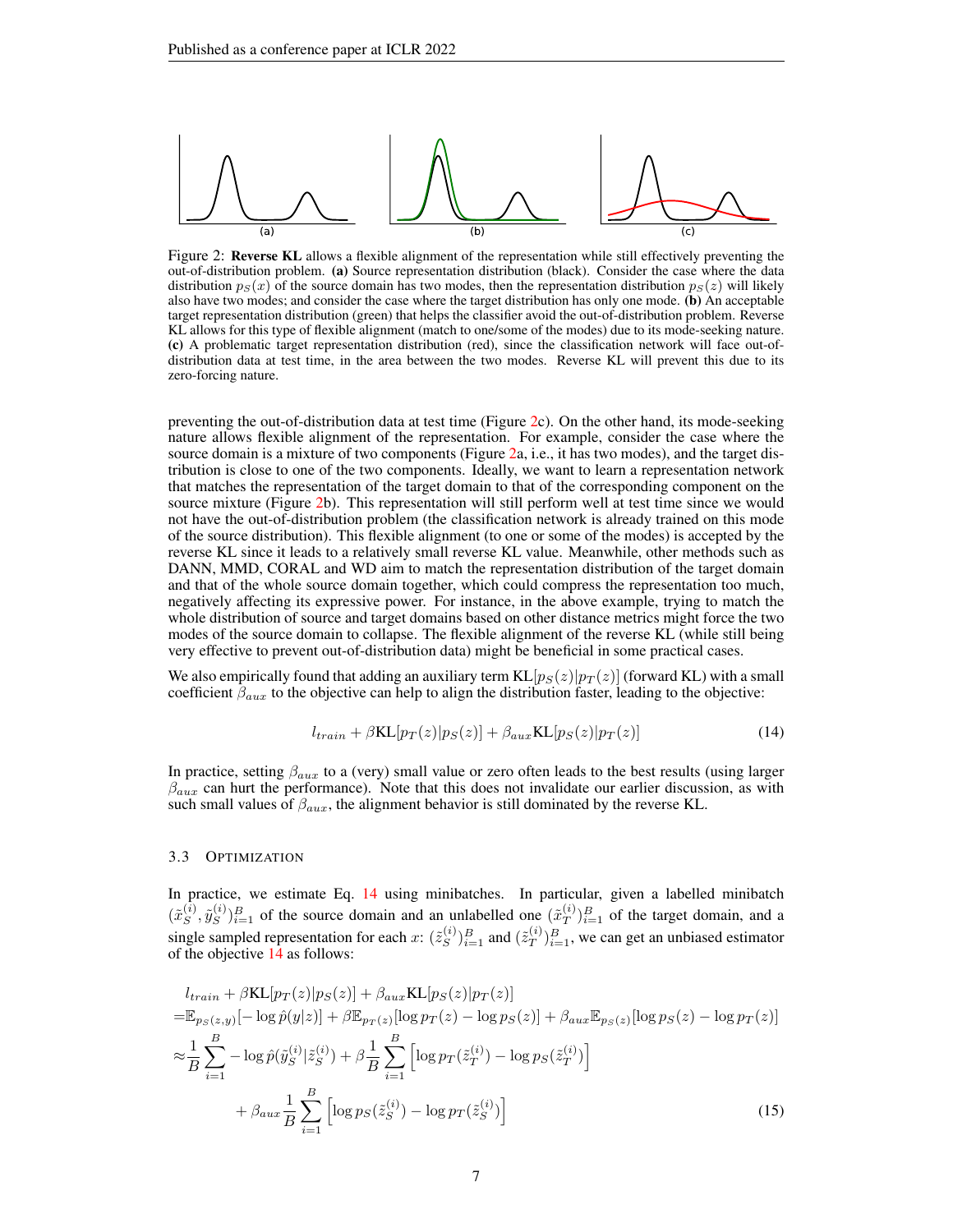However, it still requires knowing  $p_S(z)$  and  $p_T(z)$  to compute Eq. [15.](#page-6-3) We also use the minibatch to approximate these quantities:

<span id="page-7-0"></span>
$$
p_S(z) = \mathbb{E}_{p_S(x)}[p(z|x)] \approx \frac{1}{B} \sum_{i=1}^{B} p(z|x_S^{(i)}); \quad p_T(z) = \mathbb{E}_{p_T(x)}[p(z|x)] \approx \frac{1}{B} \sum_{i=1}^{B} p(z|x_T^{(i)})
$$
 (16)

Intuitively, we use a minibatch of data to construct a distribution of the representation z (which is a mixture of B components), and match that distribution for the two domains with the KL divergence. As mentioned earlier, we use a Gaussian distribution with a diagonal covariance matrix for  $p(z|x)$ in practice, and employ the reparameterization trick [\(Kingma and Welling,](#page-10-12) [2013\)](#page-10-12) to sample z.

Although the estimator in Eq. [15](#page-6-3) is unbiased, the approximations in Eq. [16](#page-7-0) will introduce some bias into our estimator (however, the estimator is still consistent, i.e., it becomes exact when  $B \to \infty$ ). Therefore, the batch size might have an effect on the performance of the model. However, via an ablation study, we found that the effect of this bias estimator is not severe in practice, and our model achieves good performance even with a batch size of 64. For detailed results and discussion of this ablation study, please refer to the appendix  $C.4$ .

# 4 EXPERIMENTS

#### 4.1 DATASETS

RotatedMNIST consists of 70,000 MNIST [\(LeCun et al.,](#page-10-13) [2010\)](#page-10-13) images that are divided into six domains, each with 11,666 images. The images in each domain are rotated counterclockwise by  $0^\circ, 15^\circ, 30^\circ, 45^\circ, 60^\circ$  and  $75^\circ$ We denote the six domains as  $\mathcal{M}_0, \mathcal{M}_{15}, \mathcal{M}_{30}, \mathcal{M}_{45}, \mathcal{M}_{60}$  and  $\mathcal{M}_{75}$ . We use  $\mathcal{M}_0$  as the source domain, and perform five experiments, each with  $M_{15}$ ,  $M_{30}$ ,  $M_{45}$ ,  $M_{60}$  or  $M_{75}$  as the target domain. The task is classification of the ten digit labels.

DIGITS is a common domain adaptation dataset, with 3 digit classification sub-datasets, namely MNIST, USPS [\(Hull,](#page-9-16) [1994\)](#page-9-16) and SVHN [\(Netzer et al.,](#page-10-14) [2011\)](#page-10-14). Three common adaptation experiments are MNIST  $\rightarrow$  USPS, USPS  $\rightarrow$  MNIST and SVHN  $\rightarrow$  MNIST.

VisDA17 [\(Peng et al.,](#page-10-15) [2017\)](#page-10-15) is a challenging real-world classification dataset with a simulation-toreal adaptation task. This dataset contains over 280K images from 12 classes. The source domain contains renderings of 3D models, while the target domain contains real images.

Please refer to the appendix for results of datasets with more domains such as **PACS** [\(Li et al.,](#page-10-16) [2017\)](#page-10-16).

### 4.2 BASELINES

We consider all common marginal alignment methods for domain adaptation as our baselines, including DANN, MMD, CORAL and WD. We also consider ERM (empirical risk minimization) and its variant **ERM** (prob) (same as ERM but with the probabilistic representation network used in our model). For ERM, DANN, MMD and CORAL, we follow the implementation by [Gulrajani](#page-9-17) [and Lopez-Paz](#page-9-17) [\(2020\)](#page-9-17); while for ERM (prob) and WD, we use our own implementation in Pytorch [\(Paszke et al.,](#page-10-17) [2019\)](#page-10-17). Note that we do not include methods that are not from the marginal-alignment family since they are out of the scope of this paper. For the full description of these baselines, please refer to our appendix and the official code at [https://github.com/atuannguyen/KL.](https://github.com/atuannguyen/KL)

#### 4.3 EXPERIMENTAL SETTING

For the RotatedMNIST and DIGITS experiments, we use a simple convolutional neural network with four  $3\times3$  convolutional layers (followed by an average pooling layer) as the representation network. For VisDA17, we use a Resnet50 as the representation network. Only the last layer of the representation network differs for a deterministic representation (ERM, DANN, CORAL, MMD, WD) and a probabilistic one (ERM (prob) and KL (ours)). For a representation of size  $d_z$ , the last layer's dimension of a deterministic representation network is  $d_z$ , while that of a probabilistic network is  $2 \cdot d_z$  ( $d_z$  for  $\mu$  and  $d_z$  for  $\sigma^2$ ). Please refer to the appendix for the detailed experimental setting (including data split, hyper-parameter tuning for each model, evaluation protocol, etc.)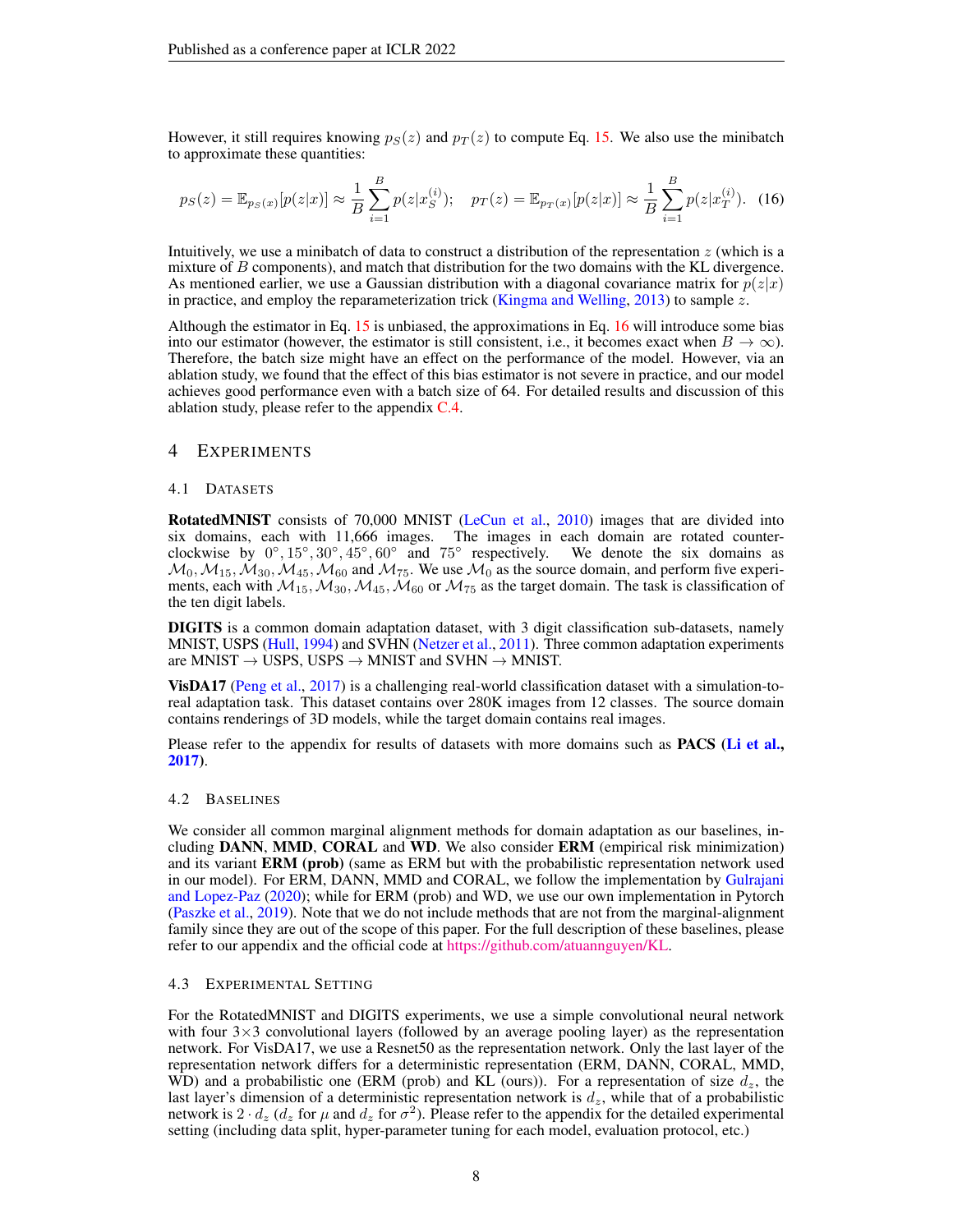<span id="page-8-0"></span>

| Model        | $\mathcal{M}_{15}$ | $\mathcal{M}_{30}$ | $\mathcal{M}_{45}$ | $\mathcal{M}_{60}$ | $\mathcal{M}_{75}$ | Average |
|--------------|--------------------|--------------------|--------------------|--------------------|--------------------|---------|
| ERM          | $97.5 \pm 0.2$     | $84.1 \pm 0.8$     | $53.9 \pm 0.7$     | $34.2 \pm 0.4$     | $22.3 \pm 0.5$     | 58.4    |
| ERM (prob)   | $96.8 \pm 0.3$     | $83.2 \pm 1.6$     | $51.3 \pm 0.9$     | $31.4 + 1.1$       | $20.7 \pm 0.7$     | 56.7    |
| <b>DANN</b>  | $97.3 \pm 0.4$     | $90.6 \pm 1.1$     | $68.7 + 4.2$       | $30.8 \pm 0.6$     | $19.0 \pm 0.6$     | 61.3    |
| <b>MMD</b>   | $97.5 \pm 0.1$     | $95.3 \pm 0.4$     | $73.6 \pm 2.1$     | $44.2 \pm 1.8$     | $32.1 + 2.1$       | 68.6    |
| <b>CORAL</b> | $97.1 \pm 0.3$     | $82.3 \pm 0.3$     | $56.0 \pm 2.4$     | $30.8 \pm 0.2$     | $27.1 + 1.7$       | 58.7    |
| WD           | $96.7 \pm 0.3$     | $93.1 + 1.2$       | $64.1 \pm 3.3$     | $41.4 + 7.6$       | $27.6 \pm 2.0$     | 64.6    |
| $KL$ (ours)  | $97.8 + 0.1$       | $97.1 + 0.2$       | $93.4 \pm 0.8$     | $75.5 + 2.4$       | $68.1 + 1.8$       | 86.4    |

Table 1: Rotated MNIST experiments with  $\mathcal{M}_0$  as the source domain.

<span id="page-8-1"></span>

|              |                   | VisDA17           |                |         |                |
|--------------|-------------------|-------------------|----------------|---------|----------------|
| Model        | $M \rightarrow U$ | $U \rightarrow M$ | $S \to M$      | Average | $S \to R$      |
| <b>ERM</b>   | $73.1 + 4.2$      | $54.8 \pm 6.2$    | $65.9 \pm 1.4$ | 64.6    | $39.1 \pm 0.5$ |
| ERM (prob)   | $70.3 \pm 3.2$    | $59.0 \pm 8.3$    | $67.6 \pm 1.3$ | 65.6    | $37.2 \pm 2.2$ |
| <b>DANN</b>  | $90.7 \pm 0.4$    | $91.2 \pm 0.8$    | $71.1 \pm 0.5$ | 84.3    | $57.7 \pm 1.3$ |
| <b>MMD</b>   | $91.8 \pm 0.3$    | $94.4 \pm 0.5$    | $82.8 \pm 0.3$ | 89.7    | $62.8 \pm 1.1$ |
| <b>CORAL</b> | $88.0 \pm 1.9$    | $83.3 \pm 0.1$    | $69.3 \pm 0.6$ | 80.2    | $39.5 + 4.5$   |
| WD           | $88.2 \pm 0.6$    | $60.2 \pm 1.8$    | $68.4 \pm 2.5$ | 72.3    | $38.9{\pm}4.8$ |
| KL (ours)    | $98.2 \pm 0.2$    | $97.3 \pm 0.5$    | $92.5 \pm 0.9$ | 96.0    | $70.6 \pm 0.5$ |

#### Table 2: DIGITS and VisDA17 experiments.

#### 4.4 RESULTS

RotatedMNIST and DIGITS: Table [1](#page-8-0) and Table [2](#page-8-1) show the results for the RotatedMNIST and DIGITS experiments. It is clear that in these experiments, aligning the representation between domains does help improve the generalization performance. Among the baselines (DANN, MMD, CORAL, WD), MMD performs the best, which we attribute to the fact that it does not use a minimax objective, leading to more stable optimization. Meanwhile, CORAL performs the worst, since it only matches the first two moments of the distributions and might fail to align complex distributions. Our method, KL, largely outperforms the baselines, indicating its effectiveness. Visualization of the representation space also shows that our method aligns the representation better than existing methods. This visualization can be found in the appendix.

VisDA17 (Table [2\)](#page-8-1): In this challenging dataset, many marginal alignment techniques (CORAL, WD) fail the adaptation task (achieve similar accuracy as the ERM baselines). MMD and KL (ours) are again the best performers, confirming that a stable training objective is beneficial in practice. Our method outperforms all other marginal-alignment approaches significantly, suggesting the effectiveness of the KL divergence in representation alignment.

# 5 CONCLUSION

In conclusion, in this paper, we derive a generalization bound of the target loss in the domain adaptation problem using the reverse KL divergence. We then show that with a probabilistic representation, the KL divergence can easily be estimated using Monte Carlo (minibatch) samples, without any additional computation or adversarial objective. By minimizing the KL divergence, we can reduce the generalization bound and have a better guarantee about the test loss. We also empirically show that our method outperforms relevant baselines with large margins, which we attribute to its simple and stable training procedure and the mode-seeking/zero-forcing nature of the reverse KL. We conclude that KL divergence is very effective as a tool for representation alignment. In general, a limitation of marginal alignment methods (ours included) is that when the conditional distribution changes significantly from the source domain to the target domain, aligning the marginal would not help the target domain's performance. This is also reflected in our generalization bound. For future work, we would want to investigate the use of KL divergence in other types of alignment. For example, we can follow the algorithm in [Kang et al.](#page-9-14) [\(2019\)](#page-9-14) to minimize the intra-class distance of the representation across domains and maximize the inter-class distance between them, but using the KL divergence instead of MMD as the distance between representation distributions. Another direction would be using KL divergence to align the conditional distribution across domains in a multi-source setting.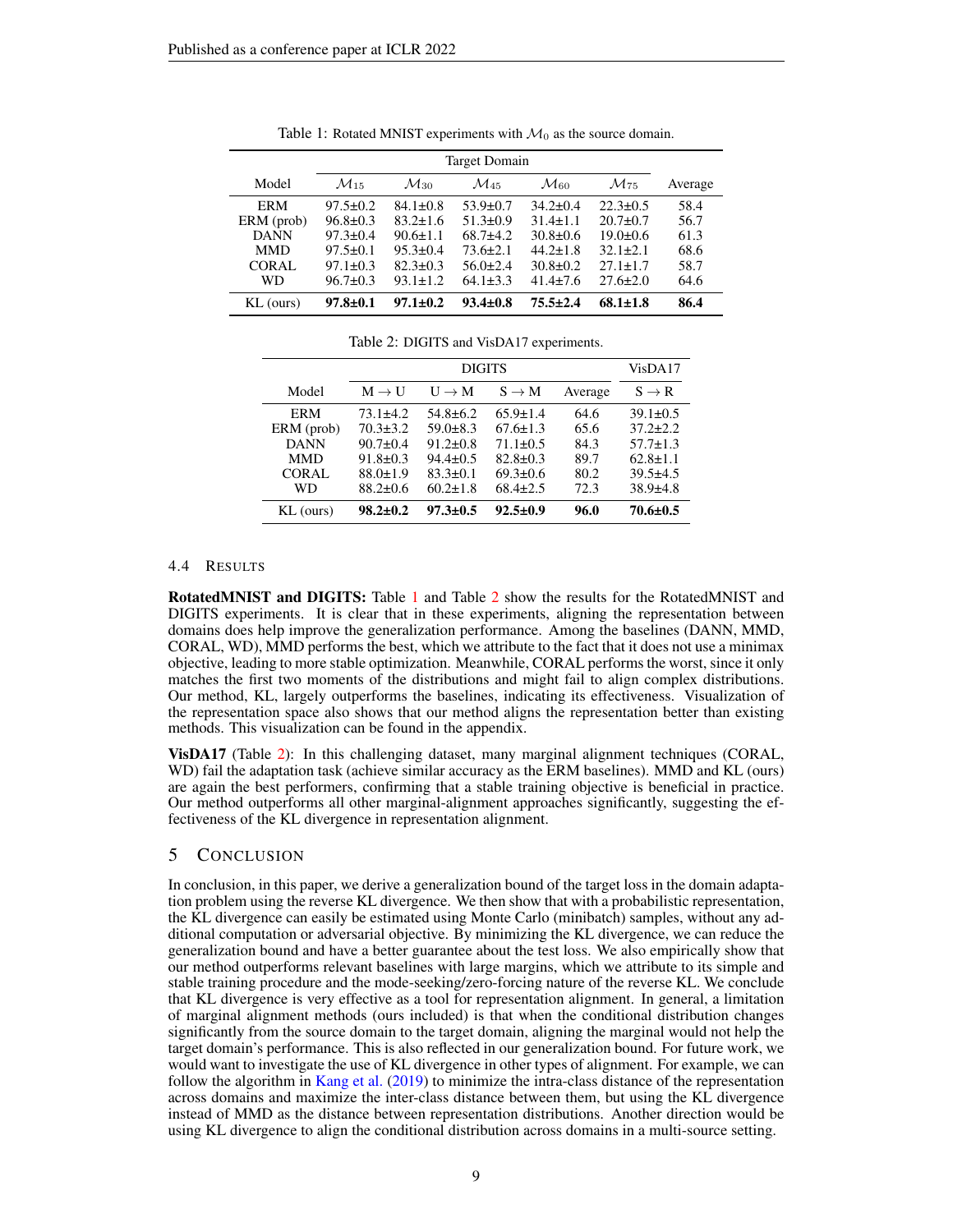Acknowledgments This work is supported by the UKRI grant: Turing AI Fellowship EP/W002981/1 and EPSRC/MURI grant: EP/N019474/1. We would also like to thank the Royal Academy of Engineering and FiveAI.

# **REFERENCES**

- <span id="page-9-10"></span>D. Acuna, G. Zhang, M. T. Law, and S. Fidler. f-domain-adversarial learning: Theory and algorithms. *arXiv preprint arXiv:2106.11344*, 2021.
- <span id="page-9-8"></span>H. Ajakan, P. Germain, H. Larochelle, F. Laviolette, and M. Marchand. Domain-adversarial neural networks. *arXiv preprint arXiv:1412.4446*, 2014.
- <span id="page-9-15"></span>A. A. Alemi, I. Fischer, J. V. Dillon, and K. Murphy. Deep variational information bottleneck. *arXiv preprint arXiv:1612.00410*, 2016.
- <span id="page-9-13"></span>K. Azizzadenesheli, A. Liu, F. Yang, and A. Anandkumar. Regularized learning for domain adaptation under label shifts. *arXiv preprint arXiv:1903.09734*, 2019.
- <span id="page-9-7"></span>S. Ben-David, J. Blitzer, K. Crammer, A. Kulesza, F. Pereira, and J. W. Vaughan. A theory of learning from different domains. *Machine learning*, 79(1):151–175, 2010.
- <span id="page-9-18"></span>J. Bergstra and Y. Bengio. Random search for hyper-parameter optimization. *Journal of machine learning research*, 13(2), 2012.
- <span id="page-9-9"></span>O. Bousquet, S. Boucheron, and G. Lugosi. Introduction to statistical learning theory. In *Summer School on Machine Learning*, pages 169–207. Springer, 2003.
- <span id="page-9-1"></span>R. T. d. Combes, H. Zhao, Y.-X. Wang, and G. Gordon. Domain adaptation with conditional distribution matching and generalized label shift. *arXiv preprint arXiv:2003.04475*, 2020.
- <span id="page-9-11"></span>C. Cortes, Y. Mansour, and M. Mohri. Learning bounds for importance weighting. In *Nips*, volume 10, pages 442–450. Citeseer, 2010.
- <span id="page-9-4"></span>Y. Ganin, E. Ustinova, H. Ajakan, P. Germain, H. Larochelle, F. Laviolette, M. Marchand, and V. Lempitsky. Domain-adversarial training of neural networks. *The journal of machine learning research*, 17(1):2096–2030, 2016.
- <span id="page-9-3"></span>M. Ghifary, W. B. Kleijn, M. Zhang, and D. Balduzzi. Domain generalization for object recognition with multi-task autoencoders. In *Proceedings of the IEEE International Conference on Computer Vision*, pages 2551–2559, 2015.
- <span id="page-9-5"></span>I. Goodfellow. Nips 2016 tutorial: Generative adversarial networks. *arXiv preprint arXiv:1701.00160*, 2016.
- <span id="page-9-6"></span>A. Gretton, K. M. Borgwardt, M. J. Rasch, B. Schölkopf, and A. Smola. A kernel two-sample test. *The Journal of Machine Learning Research*, 13(1):723–773, 2012.
- <span id="page-9-17"></span>I. Gulrajani and D. Lopez-Paz. In search of lost domain generalization. *arXiv preprint arXiv:2007.01434*, 2020.
- <span id="page-9-0"></span>K. He, X. Zhang, S. Ren, and J. Sun. Deep residual learning for image recognition. In *Proceedings of the IEEE conference on computer vision and pattern recognition*, pages 770–778, 2016.
- <span id="page-9-16"></span>J. J. Hull. A database for handwritten text recognition research. *IEEE Transactions on Pattern Analysis and Machine Intelligence*, 16(5):550–554, 1994. doi: 10.1109/34.291440.
- <span id="page-9-12"></span>F. D. Johansson, D. Sontag, and R. Ranganath. Support and invertibility in domain-invariant representations. In *The 22nd International Conference on Artificial Intelligence and Statistics*, pages 527–536. PMLR, 2019.
- <span id="page-9-14"></span>G. Kang, L. Jiang, Y. Yang, and A. G. Hauptmann. Contrastive adaptation network for unsupervised domain adaptation. In *Proceedings of the IEEE/CVF Conference on Computer Vision and Pattern Recognition*, pages 4893–4902, 2019.
- <span id="page-9-2"></span>A. Khosla, T. Zhou, T. Malisiewicz, A. A. Efros, and A. Torralba. Undoing the damage of dataset bias. In *European Conference on Computer Vision*, pages 158–171. Springer, 2012.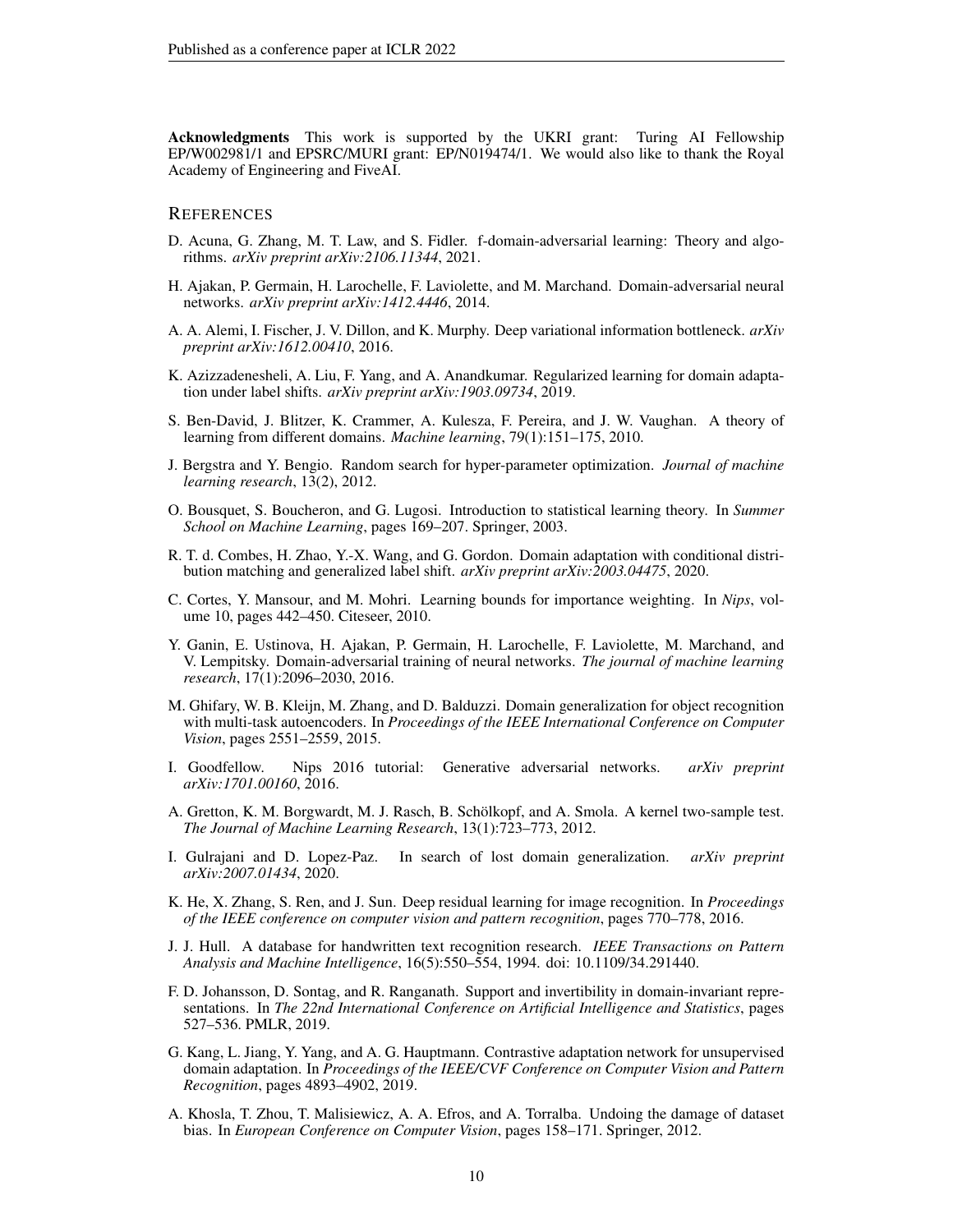- <span id="page-10-20"></span>D. P. Kingma and J. Ba. Adam: A method for stochastic optimization. *arXiv preprint arXiv:1412.6980*, 2014.
- <span id="page-10-12"></span>D. P. Kingma and M. Welling. Auto-encoding variational bayes. *arXiv preprint arXiv:1312.6114*, 2013.
- <span id="page-10-7"></span>N. Kodali, J. Abernethy, J. Hays, and Z. Kira. On convergence and stability of gans. *arXiv preprint arXiv:1705.07215*, 2017.
- <span id="page-10-13"></span>Y. LeCun, C. Cortes, and C. Burges. Mnist handwritten digit database. *ATT Labs [Online]. Available: http://yann.lecun.com/exdb/mnist*, 2, 2010.
- <span id="page-10-16"></span>D. Li, Y. Yang, Y.-Z. Song, and T. Hospedales. Deeper, broader and artier domain generalization. In *International Conference on Computer Vision*, 2017.
- <span id="page-10-5"></span>H. Li, S. J. Pan, S. Wang, and A. C. Kot. Domain generalization with adversarial feature learning. In *Proceedings of the IEEE Conference on Computer Vision and Pattern Recognition*, pages 5400– 5409, 2018.
- <span id="page-10-10"></span>Y. Mansour, M. Mohri, and A. Rostamizadeh. Domain adaptation: Learning bounds and algorithms. *arXiv preprint arXiv:0902.3430*, 2009.
- <span id="page-10-8"></span>T. Minka et al. Divergence measures and message passing. Technical report, Citeseer, 2005.
- <span id="page-10-3"></span>K. Muandet, D. Balduzzi, and B. Schölkopf. Domain generalization via invariant feature representation. In *International Conference on Machine Learning*, pages 10–18. PMLR, 2013.
- <span id="page-10-14"></span>Y. Netzer, T. Wang, A. Coates, A. Bissacco, B. Wu, and A. Y. Ng. Reading digits in natural images with unsupervised feature learning. 2011.
- <span id="page-10-4"></span>A. T. Nguyen, T. Tran, Y. Gal, and A. G. Baydin. Domain invariant representation learning with domain density transformations. *arXiv preprint arXiv:2102.05082*, 2021.
- <span id="page-10-17"></span>A. Paszke, S. Gross, F. Massa, A. Lerer, J. Bradbury, G. Chanan, T. Killeen, Z. Lin, N. Gimelshein, L. Antiga, A. Desmaison, A. Kopf, E. Yang, Z. DeVito, M. Raison, A. Tejani, S. Chilamkurthy, B. Steiner, L. Fang, J. Bai, and S. Chintala. Pytorch: An imperative style, high-performance deep learning library. In H. Wallach, H. Larochelle, A. Beygelzimer, F. d'Alche-Buc, E. Fox, and ´ R. Garnett, editors, *Advances in Neural Information Processing Systems 32*, pages 8024–8035. 2019.
- <span id="page-10-15"></span>X. Peng, B. Usman, N. Kaushik, J. Hoffman, D. Wang, and K. Saenko. Visda: The visual domain adaptation challenge, 2017.
- <span id="page-10-19"></span>K. Saenko, B. Kulis, M. Fritz, and T. Darrell. Adapting visual category models to new domains. In *European conference on computer vision*, pages 213–226. Springer, 2010.
- <span id="page-10-6"></span>J. Shen, Y. Qu, W. Zhang, and Y. Yu. Wasserstein distance guided representation learning for domain adaptation. In *Proceedings of the AAAI Conference on Artificial Intelligence*, volume 32, 2018.
- <span id="page-10-9"></span>B. Sun and K. Saenko. Deep coral: Correlation alignment for deep domain adaptation. In *European conference on computer vision*, pages 443–450. Springer, 2016.
- <span id="page-10-2"></span>A. K. Tanwani. Domain-invariant representation learning for sim-to-real transfer. *arXiv preprint arXiv:2011.07589*, 2020.
- <span id="page-10-18"></span>L. Van der Maaten and G. Hinton. Visualizing data using t-sne. *Journal of machine learning research*, 9(11), 2008.
- <span id="page-10-0"></span>A. Vaswani, N. Shazeer, N. Parmar, J. Uszkoreit, L. Jones, A. N. Gomez, L. Kaiser, and I. Polosukhin. Attention is all you need. *arXiv preprint arXiv:1706.03762*, 2017.
- <span id="page-10-11"></span>X. Xu, X. Zhou, R. Venkatesan, G. Swaminathan, and O. Majumder. d-sne: Domain adaptation using stochastic neighborhood embedding. In *Proceedings of the IEEE/CVF Conference on Computer Vision and Pattern Recognition*, pages 2497–2506, 2019.
- <span id="page-10-1"></span>Y. Zhang, T. Liu, M. Long, and M. Jordan. Bridging theory and algorithm for domain adaptation. In *International Conference on Machine Learning*, pages 7404–7413. PMLR, 2019.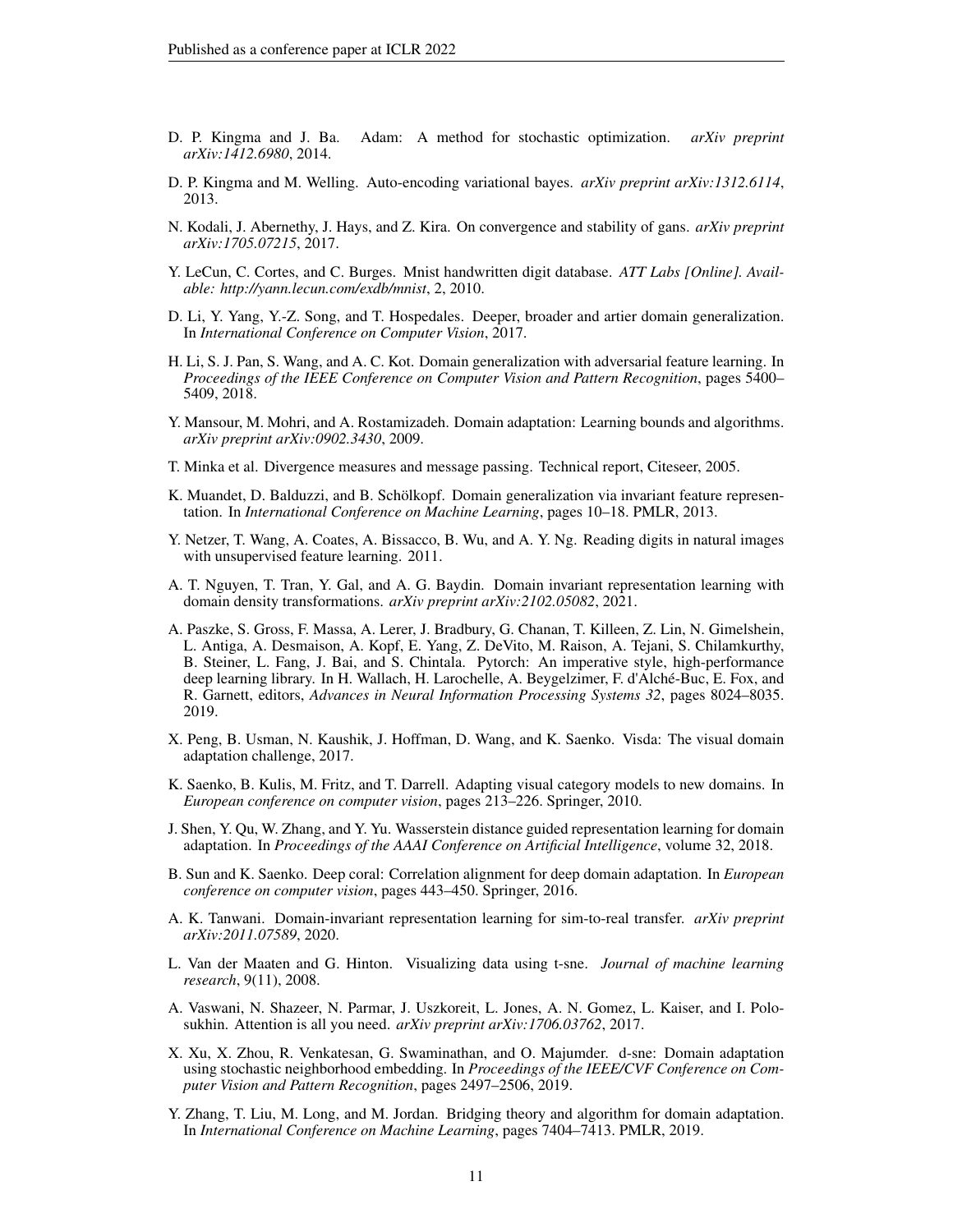- <span id="page-11-0"></span>H. Zhao, R. T. Des Combes, K. Zhang, and G. Gordon. On learning invariant representations for domain adaptation. In *International Conference on Machine Learning*, pages 7523–7532. PMLR, 2019.
- <span id="page-11-1"></span>Y. Zhu, F. Zhuang, J. Wang, G. Ke, J. Chen, J. Bian, H. Xiong, and Q. He. Deep subdomain adaptation network for image classification. *IEEE transactions on neural networks and learning systems*, 32(4):1713–1722, 2020.

### A PROOFS

For the following proofs, we treat the variables as continuous variables and always use the integral. If one or some of the variables are discrete, it is straight-forward to replace the corresponding integral(s) with summation sign(s) and the proofs still hold.

# A.1 PROPOSITION 1

*Proof.* We have:

$$
l_{test} \le \mathbb{E}_{p_T(z,y)}[-\log \hat{p}(y|z)]\tag{17}
$$

$$
= \int -\log \hat{p}(y|z)p_T(z,y)dzdy \tag{18}
$$

$$
= \int -\log \hat{p}(y|z)p_S(z,y)dzdy + \int -\log \hat{p}(y|z) \left[p_T(z,y) - p_S(z,y)\right]dzdy \qquad (19)
$$

$$
= l_{train} + \int -\log \hat{p}(y|z) \left[ p_T(z, y) - p_S(z, y) \right] dz dy \tag{20}
$$

Let  $\mathcal{A} = \{(z, y)|p_T(z, y) - p_S(z, y) \ge 0\}$  and  $\mathcal{B} = \{(z, y)|p_T(z, y) - p_S(z, y) < 0\}$ , using the fact that  $-\log \hat{p}(y|z) \ge 0 \,\forall z \in \mathcal{Z}, y \in \mathcal{Y}$  we have:

$$
\int -\log \hat{p}(y|z) \left[ p_T(z, y) - p_S(z, y) \right] dz dy
$$
\n
$$
= \int_A -\log \hat{p}(y|z) \left[ p_T(z, y) - p_S(z, y) \right] dz dy + \int_B -\log \hat{p}(y|z) \left[ p_T(z, y) - p_S(z, y) \right] dz dy
$$
\n(22)

$$
\leq \int_{\mathcal{A}} -\log \hat{p}(y|z) \left[ p_T(z, y) - p_S(z, y) \right] dz dy \tag{23}
$$

$$
= \int_{\mathcal{A}} -\log \hat{p}(y|z) \left| p_T(z, y) - p_S(z, y) \right| dz dy \tag{24}
$$

$$
\leq M \int_{\mathcal{A}} |p_T(z, y) - p_S(z, y)| \, dz dy \tag{25}
$$

$$
(\text{since} - \log \hat{p}(y|z) \le M) \tag{26}
$$

where |.| is the absolute value.

Here,  $\int_{\mathcal{A}}|p_T(z,y)-p_S(z,y)|\,dzdy$  is also called the total variation of the two distributions  $p_T(z,y)$ and  $p_S(z, y)$ .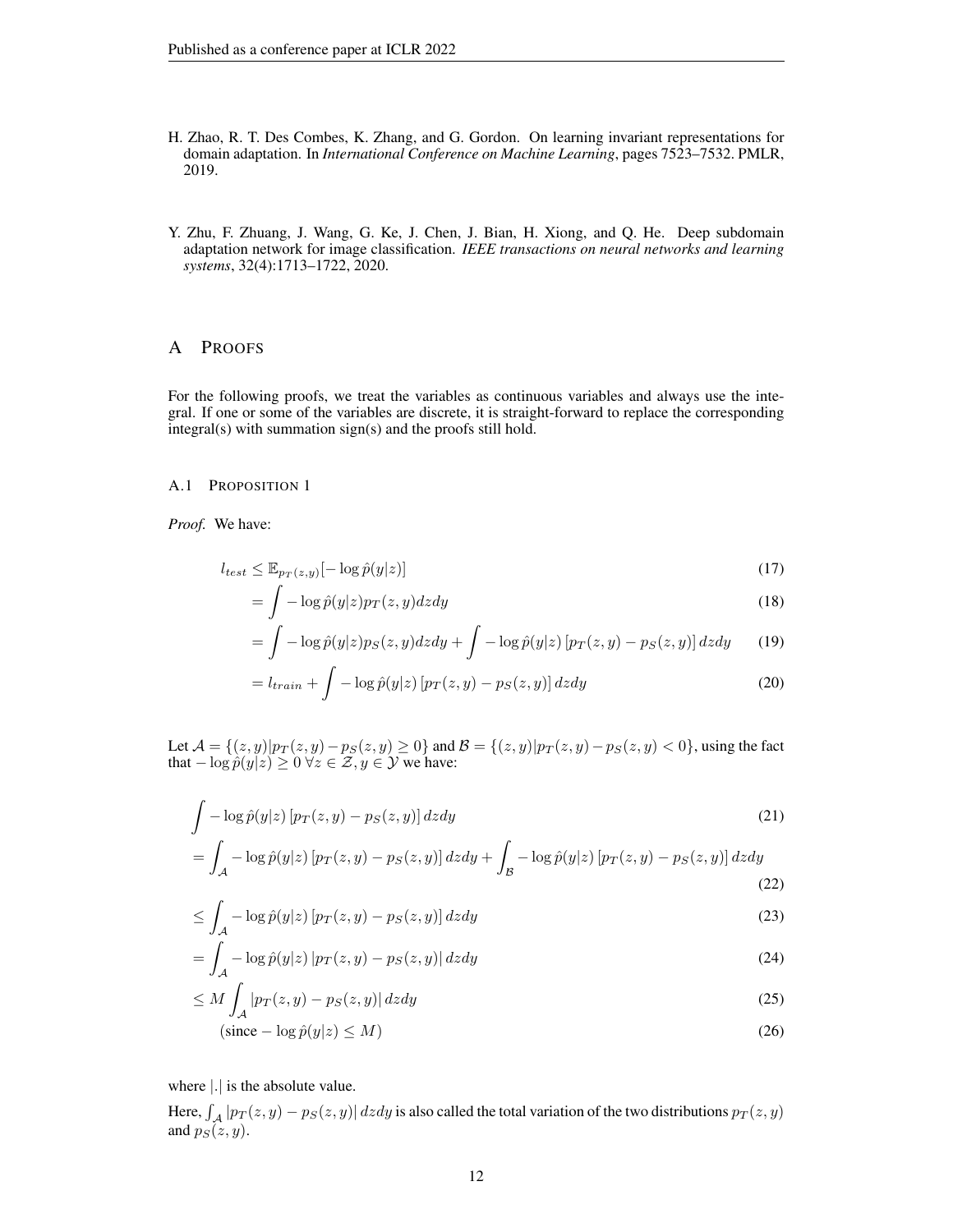Note that:

$$
\int p_T(z, y) - p_S(z, y) dz dy = 0 \tag{27}
$$

$$
\Leftrightarrow \int_{\mathcal{A}} p_T(z, y) - p_S(z, y) dz dy + \int_{\mathcal{B}} p_T(z, y) - p_S(z, y) dz dy = 0 \tag{28}
$$

$$
\Leftrightarrow \int_{\mathcal{A}} p_T(z, y) - p_S(z, y) dz dy = \int_{\mathcal{B}} p_S(z, y) - p_T(z, y) dz dy \tag{29}
$$

$$
\Leftrightarrow \int_{A} |p_T(z, y) - p_S(z, y)| \, dz dy = \int_{B} |p_T(z, y) - p_S(z, y)| \, dz dy \tag{30}
$$

$$
\Leftrightarrow \int_{\mathcal{A}} |p_T(z, y) - p_S(z, y)| \, dz dy = \frac{1}{2} \int |p_T(z, y) - p_S(z, y)| \, dz dy \tag{31}
$$

Therefore:

$$
l_{test} \le l_{train} + M \int_{\mathcal{A}} |p_T(z, y) - p_S(z, y)| \, dz dy \tag{32}
$$

$$
= l_{train} + \frac{M}{2} \int |p_T(z, y) - p_S(z, y)| \, dz \, dy \tag{33}
$$

Using the Pinsker's inequality, we have:

$$
\left(\int |p_T(z,y) - p_S(z,y)| \, dz \, dy\right)^2 \le 2 \int p_T(z,y) \log \frac{p_T(z,y)}{p_S(z,y)} \, dz \, dy\tag{34}
$$

Therefore, we finally have:

$$
l_{test} \le l_{train} + \frac{M}{2} \sqrt{2 \int p_T(z, y) \log \frac{p_T(z, y)}{p_S(z, y)} dz dy}
$$
(35)

$$
= l_{train} + \frac{M}{\sqrt{2}} \sqrt{KL[p_T(z, y) | p_S(z, y)]}
$$
\n(36)

Which concludes our proof.

Also note that the KL divergence between  $p_T(z, y)$  and  $p_S(z, y)$  can further be decomposed into the marginal misalignment and conditional misalignment as follow:

$$
KL[p_T(z, y) | p_S(z, y)] = \mathbb{E}_{p_T(z, y)} [\log p_T(z, y) - \log p_S(z, y)]
$$
\n
$$
= \mathbb{E}_{p_T(z, y)} [\log p_T(z) + \log p_T(y|z) - \log p_S(z) - \log p_S(y|z)]
$$
\n(37)

$$
= \mathbb{E}_{p_T(z,y)}[\log p_T(z) - \log p_S(z)] + \mathbb{E}_{p_T(z,y)}[\log p_T(y|z) - \log p_S(y|z)]
$$

$$
(39)
$$

$$
= \mathbb{E}_{p_T(z)}[\log p_T(z) - \log p_S(z)]
$$
  
+ 
$$
\mathbb{E}_{p_T(z)} [\mathbb{E}_{p_T(y|z)}[\log p_T(y|z) - \log p_S(y|z)]]
$$
 (40)

$$
P_{T}(z) \left[ \begin{array}{cc} P_{T}(g|z) & \mathcal{F}_{T}(g|\mathcal{F}) \end{array} \right] \tag{11}
$$
  
= 
$$
\mathbf{K} \left[ \ln_{\mathbf{m}}(z) \ln_{\mathbf{m}}(z) \right] + \mathbf{F} \tag{11}
$$

$$
=KL[p_T(z)|p_S(z)] + \mathbb{E}_{p_T(z)}[KL[p_T(y|z)|p_S(y|z)]]
$$
\n(41)

 $\Box$ 

# A.2 PROPOSITION 2

*Proof.* According to Assumption 1, we have:

$$
I_S(z, y) = I_S(x, y) \tag{42}
$$

$$
\Leftrightarrow H_S(y) - H_S(y|z) = H_S(y) - H_S(y|x)
$$
\n(43)

$$
\Leftrightarrow H_S(y|z) = H_S(y|x) \tag{44}
$$

$$
\Leftrightarrow \mathbb{E}_{p_S(z,y)}[\log p_S(y|z)] = \mathbb{E}_{p_S(x,y)}[\log p_S(y|x)] \tag{45}
$$

$$
\Leftrightarrow \mathbb{E}_{p_S(x,z,y)}[\log p_S(y|z)] = \mathbb{E}_{p_S(x,y)}[\log p_S(y|x)] \tag{46}
$$

$$
\Leftrightarrow \mathbb{E}_{p_S(x,y)} \left[ \mathbb{E}_{p(z|x)} [\log p_S(y|z)] \right] = \mathbb{E}_{p_S(x,y)} [\log p_S(y|x)] \tag{47}
$$

$$
\Leftrightarrow \mathbb{E}_{p_S(x,y)} \left[ \log p_S(y|x) - \mathbb{E}_{p(z|x)}[\log p_S(y|z)] \right] = 0 \tag{48}
$$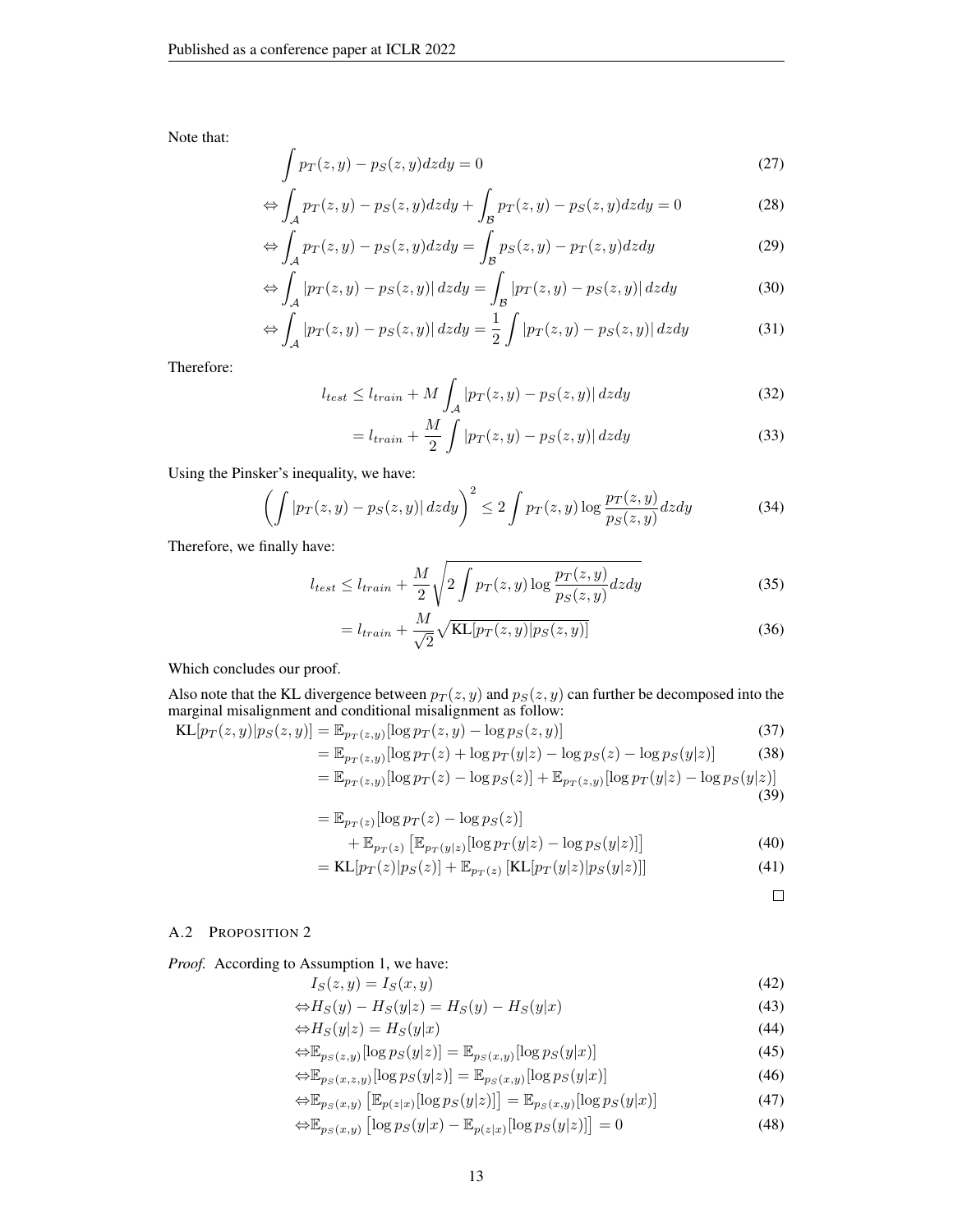According to Assumption 2,  $\forall x \in \mathcal{X}, y \in \mathcal{Y}$  we have:

$$
p_S(y|x) = \mathbb{E}_{p(z|x)}[p_S(y|z)]
$$
\n(49)

$$
\Leftrightarrow \log p_S(y|x) = \log \mathbb{E}_{p(z|x)}[p_S(y|z)] \tag{50}
$$

$$
\Rightarrow \log p_S(y|x) \ge \mathbb{E}_{p(z|x)}[\log p_S(y|z)] \tag{51}
$$

Since  $\frac{p_T(x,y)}{p_S(x,y)} < \infty$ , there exists  $N > 0$  such that  $\frac{p_T(x,y)}{p_S(x,y)} \le N \ \forall x \in \mathcal{X}, y \in \mathcal{Y}$ . Therefore:

$$
\mathbb{E}_{p_T(x,y)}\left[\log p_S(y|x) - \mathbb{E}_{p(z|x)}[\log p_S(y|z)]\right]
$$
\n(52)

$$
=\mathbb{E}_{p_S(x,y)}\left[\left(\log p_S(y|x)-\mathbb{E}_{p(z|x)}[\log p_S(y|z)]\right)\frac{p_T(x,y)}{p_S(x,y)}\right]
$$
\n(53)

$$
\leq N \mathbb{E}_{p_S(x,y)} \left[ \log p_S(y|x) - \mathbb{E}_{p(z|x)} [\log p_S(y|z)] \right]
$$
\n
$$
= 0 \tag{55}
$$

Therefore:

$$
\mathbb{E}_{p_T(x,y)}\left[\log p_S(y|x) - \mathbb{E}_{p(z|x)}[\log p_S(y|z)]\right] = 0\tag{56}
$$

$$
\Leftrightarrow \mathbb{E}_{p_T(x,y)}\left[\log p_S(y|x)\right] = \mathbb{E}_{p_T(x,y,z)}\left[\log p_S(y|z)\right] \tag{57}
$$

$$
\Leftrightarrow \mathbb{E}_{p_T(x,y)} [\log p_S(y|x)] = \mathbb{E}_{p_T(z,y)} [\log p_S(y|z)] \tag{58}
$$

We have:

$$
\mathbb{E}_{p_T(z)}\left[\text{KL}[p_T(y|z)|p_S(y|z)]\right] \le \mathbb{E}_{p_T(x)}\left[\text{KL}[p_T(y|x)|p_S(y|x)]\right] \tag{59}
$$

$$
\Leftrightarrow \mathbb{E}_{p_T(z,y)} \left[ \log p_T(y|z) - \log p_S(y|z) \right] \le \mathbb{E}_{p_T(x,y)} \left[ \log p_T(y|x) - \log p_S(y|x) \right] \tag{60}
$$

# Using Eq [58,](#page-13-0) we now only need to prove that:

$$
\mathbb{E}_{p_T(z,y)}\left[\log p_T(y|z)\right] \le \mathbb{E}_{p_T(x,y)}\left[\log p_T(y|x)\right] \tag{61}
$$

$$
\Leftrightarrow -H_T(y|z) \le -H_T(y|x) \tag{62}
$$

$$
\Leftrightarrow H_T(y) - H_T(y|z) \le H_T(y) - H_T(y|x) \tag{63}
$$

$$
\Leftrightarrow I_T(z, y) \le I_T(x, y) \tag{64}
$$

(always true based on the Data Processing Inequality) (65)

<span id="page-13-0"></span> $\Box$ 

# B REVIEW OF EXISTING GENERALIZATION BOUNDS

There have been several works studying the generalization bounds of the Domain Adaptation problem. We briefly review the most important and common ones here with a discussion about their differences to our proposed bound.

### B.1 BEN-D[AVID ET AL](#page-9-7). [\(2010\)](#page-9-7)

[Ben-David et al.](#page-9-7) [\(2010\)](#page-9-7) consider a binary classification problem. Let  $x$  be the input with the support set X and y be the binary label with the support set  $\mathcal{Y} = \{0, 1\}$ . Consider a source domain with a distribution  $P_X^s$  over the input x and the true labeling function  $f^s: X \to \{0,1\}$ ; and similarly a target domain with a distribution  $P_X^t$  over the input x and the true labeling function  $f^t : X \rightarrow$  $\{0, 1\}$ . Note that the authors claim that this labeling function can be probabilistic; in that case, f:  $\mathcal{X} \to [0, 1]$  denoting the probability. However, we argue that this probabilistic setting is impractical since we would not know that true underlying function in order to calculate/estimate the bounds in practice). Therefore, we found that the bound is only practical for the case of a deterministic labeling mechanism.

The error of the classifier  $h$ , which is also a deterministc labeling function, on the source domain is:

$$
\epsilon^s(h) = \mathbb{E}_{x \sim P_X^s}[|h(x) - f^s(x)|],\tag{66}
$$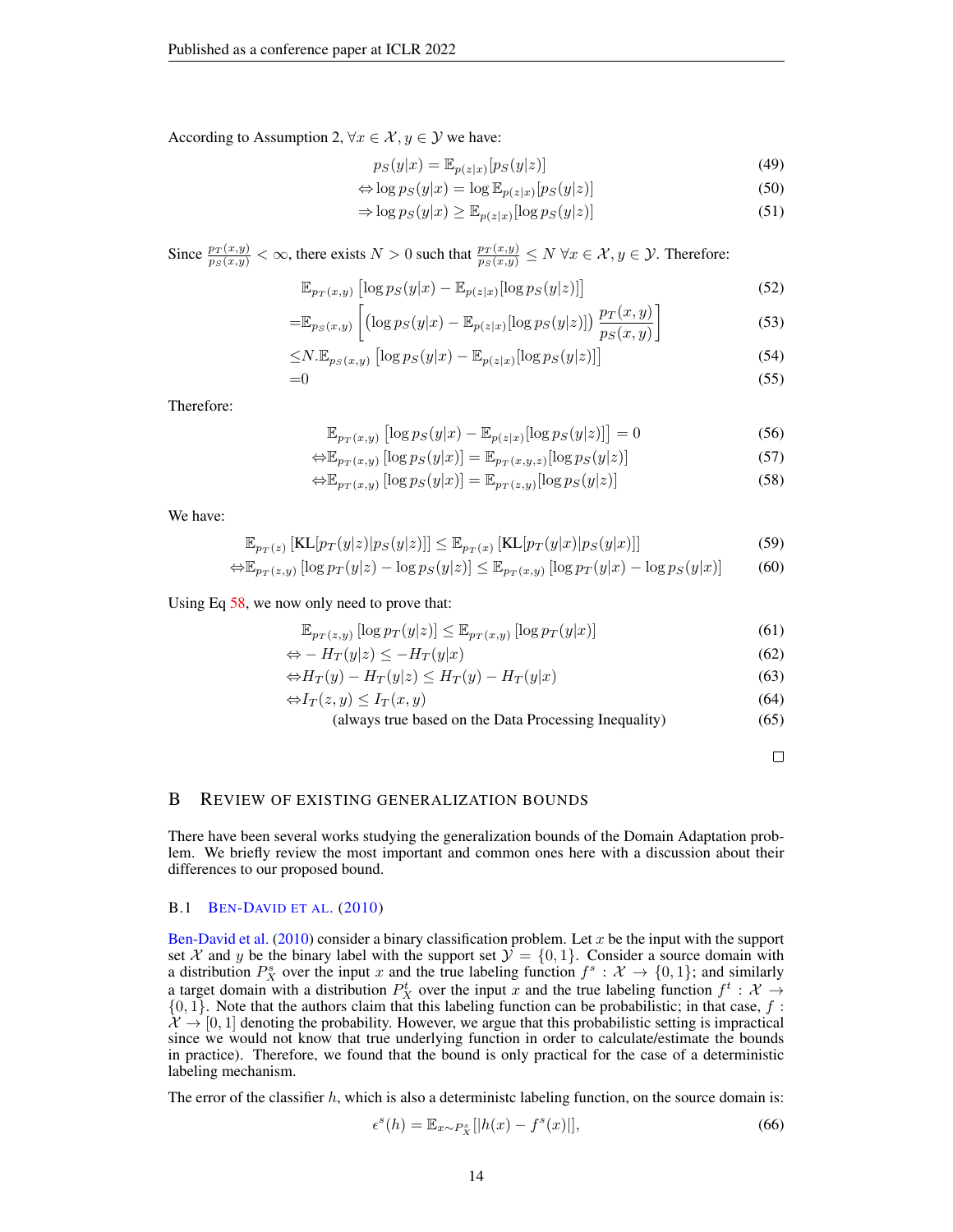and similarly for the target domain:

$$
\epsilon^t(h) = \mathbb{E}_{x \sim P_X^t}[|h(x) - f^t(x)|]. \tag{67}
$$

Here |.| is the absolute value, which means the loss of a data point is the L1 distance of the labels.

Consider a hypothesis space  $H$  and let a classifier h be any function from that space. The first theorem in [Ben-David et al.](#page-9-7) [\(2010\)](#page-9-7) offers a bound of the target loss  $\epsilon^t(h)$  based on the source loss  $\epsilon^{s}(h)$ , and the total variation between  $P_{X}^{s}$  and  $P_{X}^{t}$ , and the difference between the two labeling function  $f^s$  and  $f^t$ :

#### Theorem 1 [\(Ben-David et al.](#page-9-7) [\(2010\)](#page-9-7))

$$
\epsilon^t(h) \le \epsilon^s(h) + 2d_1(P_X^s, P_X^t) + \min_{P_X \in \{P_X^s, P_X^t\}} \mathbb{E}_{x \sim P_X} [|f^s(x) - f^t(x)|] \tag{68}
$$

where  $d_1(P_X^s, P_X^t)$  is the total variational distance, i.e.,  $d_1(P_X^s, P_X^t) := \sup_{\mathcal{A} \in \mathcal{X}} [P_X^s(\mathcal{A}) - P_X^t(\mathcal{A})]$ , and  $\mathscr X$  is the sigma-field of  $\mathscr X$  (set of all subsets of  $\mathscr X$ ).

In this theorem, the term  $2d_1(P_X^s, P_X^t)$  presents the marginal misalignment and  $\min_{P_X \in \{P_X^s, P_X^t\}} \mathbb{E}_{x \sim P_X} [f^s(x) - f^t(x)]$  is the conditional misalignment.

[Ben-David et al.](#page-9-7) [\(2010\)](#page-9-7) also propose another bound based on a variant of the H-divergence, which is presented in the following theorem:

# Theorem 2 [\(Ben-David et al.](#page-9-7) [\(2010\)](#page-9-7))

$$
\epsilon^t(h) \le \epsilon^s(h) + d_{\mathcal{H}\Delta\mathcal{H}}(P_X^s, P_X^t) + \lambda_{\mathcal{H}}
$$
\n(69)

where the  $H\Delta H$ -divergence  $d_{H\Delta H}(P_X^s, P_X^t) := \sup_{h_1, h_2 \in \mathcal{H}} |\Pr_{x \sim P_X^s}[h_1(x) \neq h_2(x)]$  –  $Pr_{x \sim P_X^t}[h_1(x) \neq h_2(x)]$  replaces the total variation to measure the marginal misalignment of the two domains. Meanwhile,  $\lambda_{\mathcal{H}} = \inf_{h \in \mathcal{H}} [\epsilon^s(h) + \epsilon^t(h)]$  measures the conditional misalignment of the two domains (if the two true labeling functions  $f^s$  and  $f^t$  are the same and belong to the hypothesis space  $H$ , this quantity is zero).

The above bounds can also be applied to the representation space (similar to ours), leading to the same bounds where the input x is replaced by its representation z. However, as mentioned in the main text, it is not clear if the conditional misalignment in the representation space (e.g.,  $\min_{P_Z \in \{P_Z^s, P_Z^t\}} \mathbb{E}_{z \sim P_Z} [|g^s(z) - g^t(z)|]$  is bounded or not.

**Difference to our bound** First of all, [Ben-David et al.](#page-9-7) [\(2010\)](#page-9-7) only consider a binary classification problem. Moreover, as discussed above, the bounds in [Ben-David et al.](#page-9-7) [\(2010\)](#page-9-7) are only practical with deterministic labeling mechanisms for both domains. This assumption is hard to be true for most datasets since the labeling mechanism is usually probabilistic. This makes it not generalizable to the general case of supervised learning. Furthermore, the loss function is a  $L_1$  distance between the labeling function, which is also not a common choice in practice, which makes it challenging to generalize to the multiclass classification set-up (even if there exists a deterministic labeling function for a multiclass dataset, using the  $L_1$  loss for the one-hot encoded labels would be unreasonable; the common loss function in practice for the multiclass classification problem is the cross-entropy loss). Finally, the total variation and  $H$ -divergence might be hard to estimate in practice since it requires the computation of a supremum.

#### B.2 M[ANSOUR ET AL](#page-10-10). [\(2009\)](#page-10-10)

[Mansour et al.](#page-10-10) [\(2009\)](#page-10-10) consider a more flexible problem set-up than [Ben-David et al.](#page-9-7) [\(2010\)](#page-9-7). Specifically, instead of  $\mathcal{Y} = \{0, 1\}$ , they consider the cases where  $\mathcal{Y} = \{0, 1\}$  (for binary classification) or  $Y$  is a measurable subset of  $\mathbb R$  (for regression). Note that their bound still cannot work for multiclass classfication. They also generalize the L1 loss function to a loss function  $L: \mathcal{Y} \times \mathcal{Y} \to \mathbb{R}$ ; however, this loss function must obey the triangle inequality. Although the L1 distance satisfies this inequality, it is not generally true for other common loss functions in practice (e.g., cross-entropy). They still consider **deterministic** labeling function  $f^s$  and  $f^t$  for the source and target domain.

Similar to [Ben-David et al.](#page-9-7) [\(2010\)](#page-9-7), with a hypothesis h from the hypothesis space  $H$ , the error of the source and target domain are: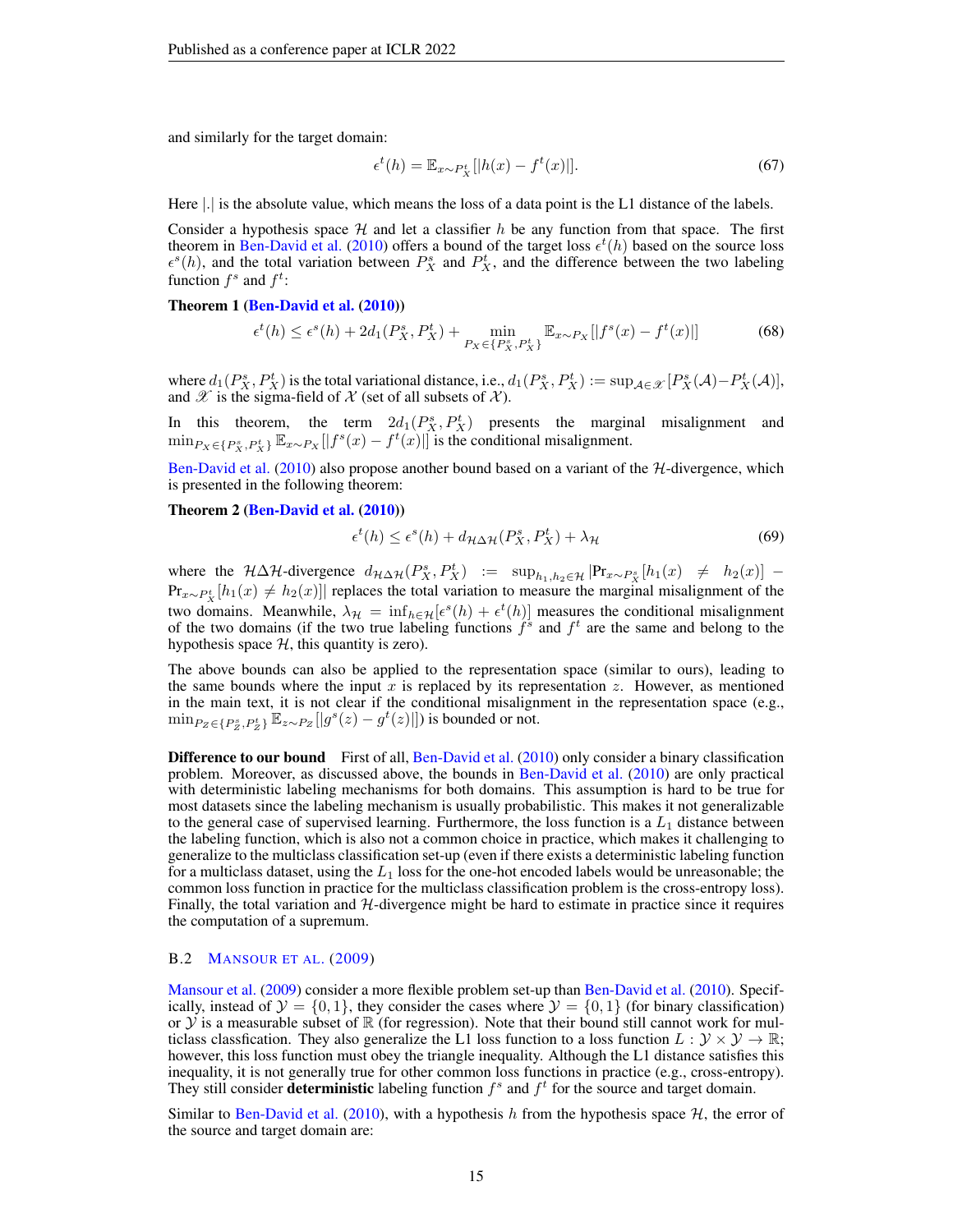$$
\epsilon^s(h) = \mathbb{E}_{x \sim P_X^s}[L(h(x), f^s(x))]
$$
\n(70)

$$
\epsilon^t(h) = \mathbb{E}_{x \sim P_X^t}[L(h(x), f^t(x))]
$$
\n(71)

For convenience, denote also the error between two labeling function  $h$  and  $h'$  in the source and target distribution as:

$$
\epsilon^{s}(h, h') = \mathbb{E}_{x \sim P_X^s}[L(h(x), h'(x))]
$$
\n(72)

$$
\epsilon^t(h, h') = \mathbb{E}_{x \sim P_X^t}[L(h(x), h'(x))]
$$
\n(73)

(which means  $\epsilon^{s}(h) = \epsilon^{s}(h, f^{s})$  and  $\epsilon^{t}(h) = \epsilon^{t}(h, f^{t})$ ).

Also, let  $h^{*s}$  and  $h^{*t}$  be the minimizer of  $\epsilon^{s}(h)$  and  $\epsilon^{t}(h)$  respectively. In particular:

$$
h^{*s} = \arg\min_{h \in \mathcal{H}} \epsilon^s(h) = \arg\min_{h \in \mathcal{H}} \mathbb{E}_{x \sim P_X^s}[L(h(x), f^s(x))]
$$
(74)

$$
h^{*t} = \arg\min_{h \in \mathcal{H}} \epsilon^t(h) = \arg\min_{h \in \mathcal{H}} \mathbb{E}_{x \sim P_X^t}[L(h(x), f^t(x))]
$$
(75)

[Mansour et al.](#page-10-10) [\(2009\)](#page-10-10) introduce a generalization bound as follow:

**Theorem 3 [\(Mansour et al.](#page-10-10) [\(2009\)](#page-10-10))** Assume that the loss function  $L$  is symmetric and obeys the triangle inequality. Then, for any hypothesis  $h \in \mathcal{H}$ , the following holds

$$
\epsilon^t(h) \le \epsilon^t(h^{*t}) + \epsilon^s(h, h^{*s}) + \text{disc}(P_X^s, P_X^t) + \epsilon^t(h^{*s}, h^{*t})
$$
\n
$$
(76)
$$

where disc $(P_X^s, P_X^t) := \sup_{h,h' \in \mathcal{H}} |\epsilon^s(h,h') - \epsilon^t(h,h')|$ , which is a generalized version of the  $H\Delta H$ -divergence.

Here, the first term  $\epsilon^t(h^{*t})$  is the ideal target loss (will be zero if the hypothesis space H contains  $f_t$ ), the second term  $\epsilon^{s}(h, h^{*s})$  will be zero if we choose  $h = h^{*s}$  (which is the common practice, e.g., train the classifier h on the source domain), the third term disc( $P_X^s$ ,  $P_X^t$ ) measures the marginal misalignment, and the final term  $\epsilon^t(h^{*s}, h^{*t})$  is somewhat an indicator of the conditional misalignment (becomes zero if  $f^s = f^t \in \mathcal{H}$ ).

Difference to our bound The above bound is based on the ideal target loss, while our bound is based on the source loss. In practice, we have (an estimate) of the source loss calculated on the source domain's training set; meanwhile, the ideal target loss is unknown. This makes the above bound less useful in practice compared to ours. Furthermore, the above bound has similar problems as the ones in [Ben-David et al.](#page-9-7) [\(2010\)](#page-9-7): it does not work for multiclass classification, it assumes a deterministic labeling mechanism (which does not hold in practice), it assumes the loss function obeys the triangle inequality (which generally is not true in practice), and it contains terms that are not easy to compute in practice (supremum and infimum).

# C ADDITIONAL EXPERIMENTAL RESULTS

### C.1 VISUALIZATION OF THE ROTATEDMNIST EXPERIMENTS

Figure [3](#page-16-1) shows the representation space (for the RotatedMNIST experiment with source  $\mathcal{M}_0$  and target  $\mathcal{M}_{45}$ ) of our method compared to the baselines, visualized using t-SNE [\(Van der Maaten and](#page-10-18) [Hinton,](#page-10-18) [2008\)](#page-10-18). We can clearly see that the color clusters (which correspond to the digit classes) of our method are much more aligned when compared to other baselines such as MMD, DANN and ERM. This illustrates the effectiveness of our method in aligning the representation in the domain adaptation problem.

### C.2 PACS

Table [3](#page-17-0) presents the results for PACS, which is a challenging real-world dataset for domain adaptation/generalization. In this dataset, our model outperforms the ERM baselines by roughly 9%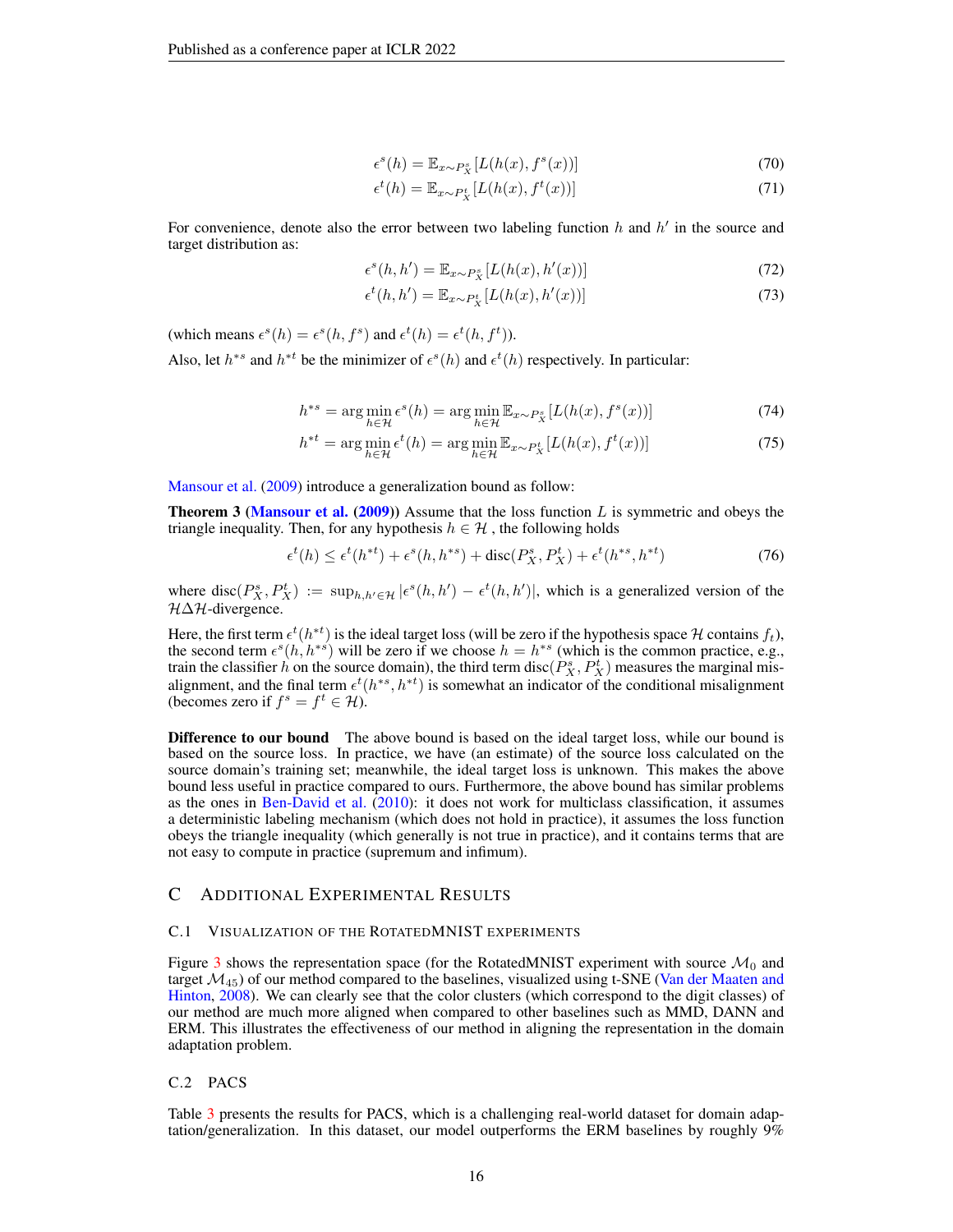<span id="page-16-1"></span>

Figure 3: Visualization using t-SNE of the representation space of our method KL and the baselines MMD, DANN, ERM. For each method, the left subfigure corresponds to the source domain  $\mathcal{M}_0$ and the right one corresponds to the target domain  $\mathcal{M}_{45}$ . Each color represents a digit class.

on average, indicating the effectiveness of our representation-alignment technique. Our method is the best performer (with a large margin) on 8 out of 12 experiments, showing a clear benefit over other representation alignment techniques. Together with our method, MMD again performs the best among the representation-alignment baselines (DANN, MMD, CORAL and WD), confirming that a stable training procedure (with no minimax objectives in MMD and our model) is important and often leads to better results. It is also worth noting that our model still outperforms MMD despite being less computationally expensive (in this implementation, MMD needs to compute seven Gaussian kernels for each of three pairs of representation sets in each minibatch).

It is interesting that the ERM baselines perform the best in some experiments (e.g.,  $S \rightarrow C$ ,  $S \rightarrow P$ ). This result also agrees with the one observed in [Gulrajani and Lopez-Paz](#page-9-17) [\(2020\)](#page-9-17) that domain generalization/adaptation techniques might have negative effects when applied unsuccessfully. It should be noted that the S (sketch) domain is undoubtedly the most different compared to others (only black sketch on a white background while other domains have colors), which might explain the difficulty when learning to transfer between domains.

# C.3 OFFICE-31

We also provide additional results on the Office-31 dataset [Saenko et al.](#page-10-19) [\(2010\)](#page-10-19). Table [4](#page-17-1) presents the performance of our model and two of the best performing baselines, namely MMD and DANN. Although our method is not state-of-the-art in this dataset (and understandingly so), it significantly outperforms the relevant baselines considered in this paper.

# <span id="page-16-0"></span>C.4 ABLATION STUDY: EFFECT OF BATCH SIXE

In this subsection, we conduct an ablation study to investigate the effect of the batch size on our model's performance. Table [5](#page-17-2) shows the performance of our method on the RotatedMNIST dataset, with  $\mathcal{M}_0$  as the source domain and  $\mathcal{M}_{45}$  as the target domain and with various choices of the batch size. As expected, our model's performance tends to benefit from a bigger batch size, since it would alleviate the bias of our objective estimator. We therefore recommend increasing the batchsize whenever possible. However, our model performs well even for a batch size as small as 64 (which is considered small in this era of deep learning).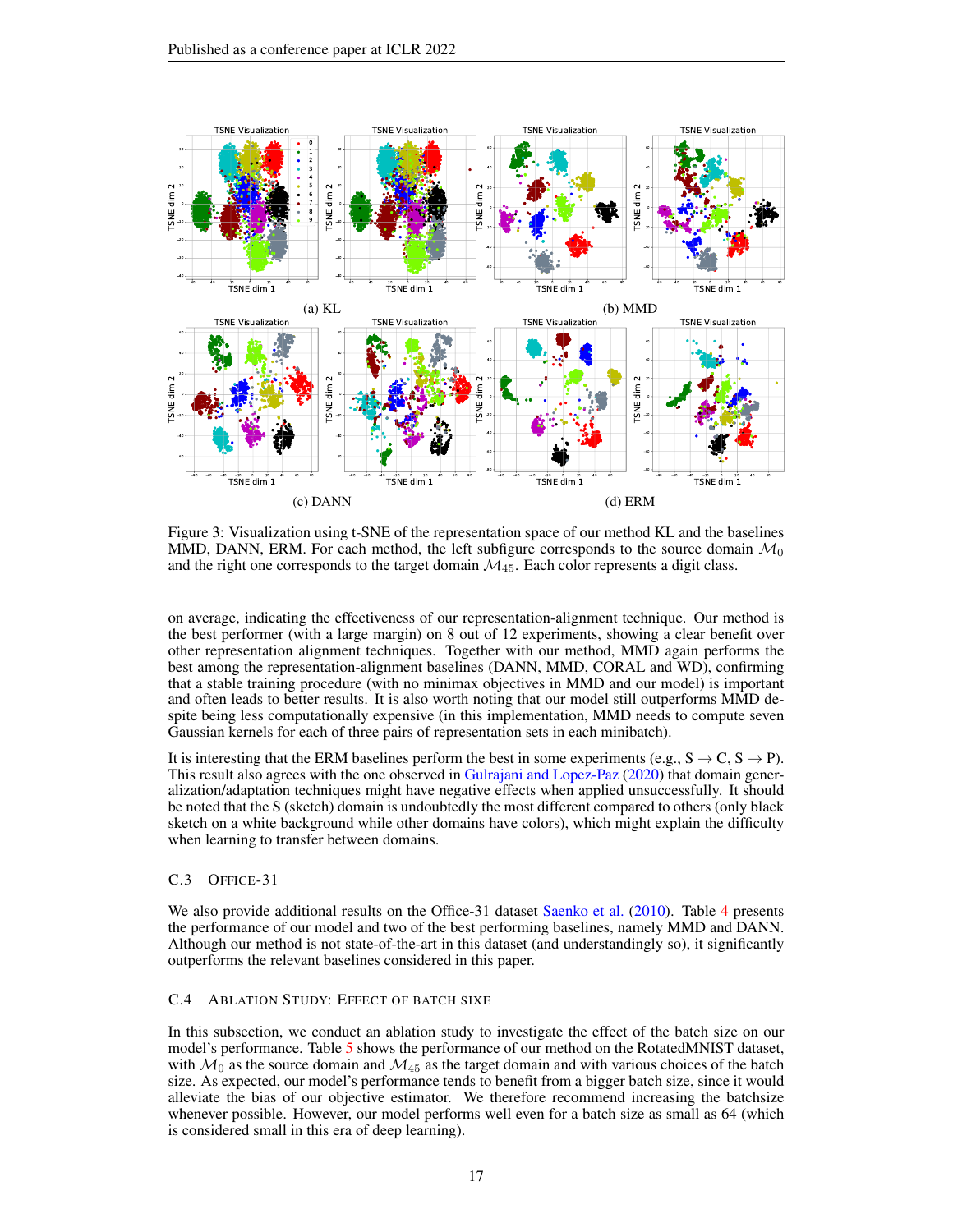<span id="page-17-0"></span>

|                   | Model          |                |                 |                |                 |                 |                |
|-------------------|----------------|----------------|-----------------|----------------|-----------------|-----------------|----------------|
| Experiments       | <b>ERM</b>     | ERM (prob)     | <b>DANN</b>     | <b>MMD</b>     | <b>CORAL</b>    | <b>WD</b>       | $KL$ (ours)    |
| $A \rightarrow C$ | $66.1 \pm 1.3$ | $63.5 \pm 0.8$ | $71.0 \pm 3.2$  | $79.5 \pm 0.4$ | $62.7 \pm 10.4$ | $76.2 \pm 0.9$  | $73.1 \pm 3.4$ |
| $A \rightarrow P$ | $94.3 \pm 0.6$ | $93.5 \pm 1.3$ | $94.5 \pm 0.5$  | $94.5 \pm 1.1$ | $86.3 \pm 6.8$  | $92.4 \pm 1.3$  | $95.4 \pm 1.2$ |
| $A \rightarrow S$ | $53.6 \pm 0.8$ | $60.9 \pm 3.5$ | $58.6 \pm 12.8$ | $62.1 \pm 2.0$ | $46.2 \pm 3.5$  | $53.9 \pm 2.7$  | $67.4 \pm 1.9$ |
| $C \rightarrow A$ | $69.7 \pm 1.1$ | $70.8 \pm 2.3$ | $76.4 \pm 1.7$  | $79.5 \pm 3.0$ | $75.9 \pm 0.9$  | $69.0 \pm 2.1$  | $83.3 \pm 1.1$ |
| $C \rightarrow P$ | $82.0 \pm 0.9$ | $81.5 \pm 2.1$ | $78.6 \pm 3.4$  | $80.8 \pm 2.3$ | $78.3 \pm 3.6$  | $72.9 \pm 8.6$  | $83.1 \pm 7.4$ |
| $C \rightarrow S$ | $72.2 \pm 1.4$ | $70.4 \pm 1.5$ | $76.1 \pm 1.0$  | $74.1 \pm 1.3$ | $56.9 \pm 11.0$ | $48.7\pm 6.1$   | $68.2 \pm 0.5$ |
| $P \rightarrow A$ | $65.7 \pm 2.3$ | $63.3 \pm 1.2$ | $68.0 \pm 2.7$  | $67.7 \pm 1.8$ | $70.0 \pm 1.5$  | $62.6 \pm 1.5$  | $75.5 \pm 2.5$ |
| $P \rightarrow C$ | $29.1 \pm 1.9$ | $27.2 \pm 3.3$ | $50.7 \pm 5.0$  | $47.4 \pm 0.8$ | $47.5 \pm 8.6$  | $56.1 \pm 1.4$  | $67.7 \pm 1.2$ |
| $P \rightarrow S$ | $38.0 \pm 1.0$ | $35.9 \pm 2.3$ | $29.3+9.8$      | $59.7+4.8$     | $15.8 \pm 5.3$  | $22.3 \pm 15.0$ | $64.5 \pm 2.1$ |
| $S \rightarrow A$ | $41.3 \pm 6.5$ | $40.9 \pm 3.9$ | $39.2 \pm 3.5$  | $40.0 \pm 3.3$ | $39.1 \pm 4.8$  | $36.1 \pm 9.5$  | $48.2 \pm 2.4$ |
| $S \rightarrow C$ | $66.7 \pm 1.0$ | $67.9 \pm 1.4$ | $64.3 \pm 2.0$  | $65.7 \pm 2.3$ | $59.9 \pm 1.5$  | $60.5 \pm 2.0$  | $63.5 \pm 0.4$ |
| $S \rightarrow P$ | $49.3 \pm 3.3$ | $46.0 \pm 4.7$ | $44.3 \pm 4.0$  | $45.1 \pm 0.9$ | $37.4 \pm 2.7$  | $38.5 \pm 5.6$  | $39.1 \pm 3.4$ |
| Average           | 60.6           | 60.2           | 62.6            | 66.3           | 56.3            | 57.4            | 69.1           |

Table 3: PACS experiments.

Table 4: Office-31 experiments

<span id="page-17-1"></span>

| Model       | $A \rightarrow D$ | $A \rightarrow W$ | $D \rightarrow A$ | $D \rightarrow W$ | $W \rightarrow A$ | $W \rightarrow D$ | Average |
|-------------|-------------------|-------------------|-------------------|-------------------|-------------------|-------------------|---------|
| <b>DANN</b> | $79.7 + 0.4$      | $82.0 + 0.4$      | $68.2 \pm 0.4$    | $96.9 + 0.2$      | $67.4 + 0.5$      | $99.1 + 0.1$      | 82.2    |
| <b>MMD</b>  | $75.5 + 0.6$      | $73.4 + 0.4$      | $60.8 + 1.0$      | $97.4 + 0.5$      | $61.5 + 1.1$      | $99.5 + 0.2$      | 78.0    |
| KL.         | $85.6 + 0.6$      | $87.9 + 0.4$      | $70.1 + 1.1$      | $99.0 \pm 0.2$    | $69.3 + 0.7$      | $100.0 + 0.0$     | 85.3    |

<span id="page-17-2"></span>Table 5: Ablation study: Effect of batch size. Rotated MNIST experiments with  $\mathcal{M}_0$  source and  $\mathcal{M}_{45}$  target.

<span id="page-17-3"></span>

| Batch size                                                             | 256                |                                  | 128               | 64                               |                    |                    |           |  |
|------------------------------------------------------------------------|--------------------|----------------------------------|-------------------|----------------------------------|--------------------|--------------------|-----------|--|
| KL (ours)                                                              | $93.4 \pm 0.8$     |                                  | $93.4 \pm 1.2$    | $93.3 \pm 0.3$                   | $89.5 \pm 0.9$     |                    |           |  |
| Table 6: Ablation study: Effect of auxiliary term. RotatedMNIST.       |                    |                                  |                   |                                  |                    |                    |           |  |
| Model                                                                  | $\mathcal{M}_{15}$ | $\mathcal{M}_{30}$               |                   | $\mathcal{M}_{45}$               | $\mathcal{M}_{60}$ | $\mathcal{M}_{75}$ | Average   |  |
| KL $(\beta_{aux}=0)$                                                   |                    | $97.8 \pm 0.5$<br>$96.6 \pm 0.4$ |                   | $92.0 \pm 0.4$                   | $68.8 \pm 4.6$     | $62.3+4.2$         | 83.5      |  |
| KL (reported in the paper)<br>$97.8 \pm 0.1$                           |                    |                                  | $97.1 \pm 0.2$    | $75.5 \pm 2.4$<br>$93.4 \pm 0.8$ |                    | $68.1 \pm 1.8$     | 86.4      |  |
| Table 7: Ablation study: Effect of auxiliary term. DIGITS and VisDA17. |                    |                                  |                   |                                  |                    |                    |           |  |
| <b>DIGITS</b>                                                          |                    |                                  |                   |                                  |                    |                    | VisDA17   |  |
| Model                                                                  |                    | $M \rightarrow U$                | $U \rightarrow M$ | $S \to M$                        | Average            |                    | $S \to R$ |  |
| KL $(\beta_{aux}=0)$                                                   |                    | $98.2 \pm 0.2$                   | $97.1 \pm 0.4$    | $90.0 \pm 1.1$                   | 95.1               |                    | 67.8      |  |
| KL (reported in the paper)                                             |                    | $98.2 \pm 0.2$                   | $97.3 \pm 0.52$   | $92.5 \pm 0.9$                   | 96.0               |                    | 70.5      |  |

#### <span id="page-17-4"></span>C.5 ABLATION STUDY: EFFECT OF THE AUXILIARY FORWARD KL

In this subsection, we investigate the contribution of the auxiliary forward KL term, by considering a variant of our method without this term ( $\beta_{aux} = 0$ ). Table [6](#page-17-3) and Table [7](#page-17-4) show the results for this ablation experiment. Clearly, most of the improvement comes from the reverse KL regularizer term. And even without the auxiliary forward KL term, our results are still significantly higher than the baselines. Note that the auxiliary term requires virtually no extra computation, so we believe adding the auxiliary term is reasonable.

# D DETAILED EXPERIMENTAL SETTINGS

In each experiment, we split both the source and the target data into two portions: 80% and 20%. We use 80% of the source domain data and 80% of the target domain data (without the labels) as the training data. We use the remaining 20% of the source data as the validation set, and the remaining 20% of the target domain data as the test set. Note that we do not use the labeled data from the target domain during training or validation. This evaluation protocol is recommended by [Gulrajani](#page-9-17) [and Lopez-Paz](#page-9-17) [\(2020\)](#page-9-17).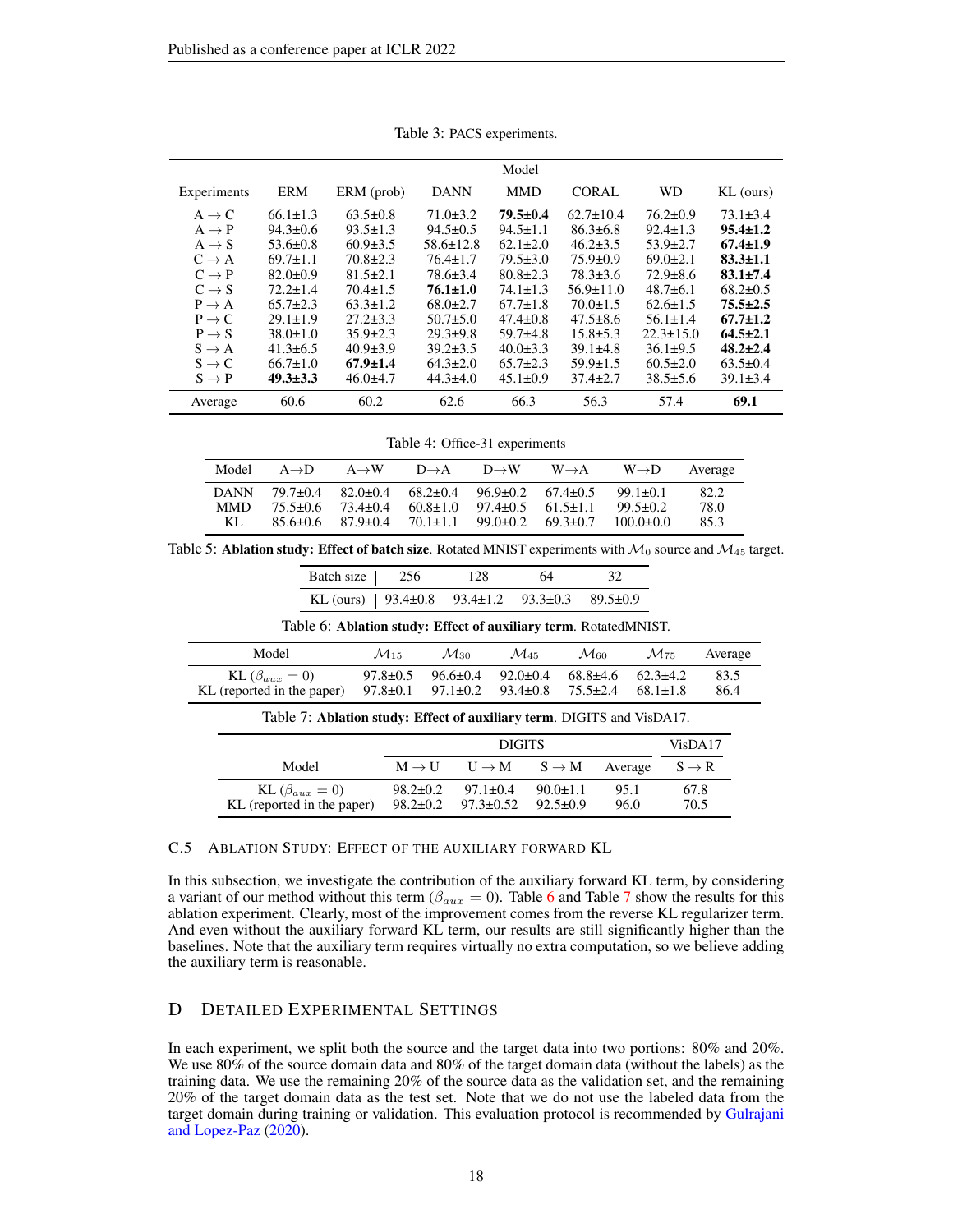### D.1 BASELINES

ERM [Bousquet et al.](#page-9-9) [\(2003\)](#page-9-9) is the typical empirical risk minimization training procedure, meaning that the model is trained normally in the training data and does not account for the distribution shift (domain adaptation).

ERM (prob): since we use a probabilistic network, we also include the probabilistic version of ERM. This is similar to ERM but uses a probabilistic representation network (same as ours).

DANN [Ganin et al.](#page-9-4) [\(2016\)](#page-9-4) utilizes a discriminator to distinguish the representation from the source and target domains. It uses an adversarial loss to enforce that the distributions of the representation from the source domain and the target domain are the same.

MMD [Li et al.](#page-10-5) [\(2018\)](#page-10-5) uses the maximum mean discrepancy (MMD) to align the representation's distributions.

CORAL [Sun and Saenko](#page-10-9) [\(2016\)](#page-10-9) aligns the representation distributions of the source and target domains by matching their first two moments.

WD [Shen et al.](#page-10-6) [\(2018\)](#page-10-6) uses the Wasserstein distance to match the distribution of the representation.

### <span id="page-18-0"></span>D.2 REPRESENTATION NETWORK USED IN ROTATEDMNIST AND DIGITS

We use a simple CNN as the representation network in this experiment. This network is exactly the same as the one used in [Gulrajani and Lopez-Paz](#page-9-17) [\(2020\)](#page-9-17).

Our code is in PyTorch. The network is constructed by the following layers, where output dim=256 for a deterministic representation network and output dim=512 for a probabilistic representation network (256 for  $\mu$  and 256 for  $\sigma^2$ ):

- Conv2d(in channels=1,out channels=64,kernel size=3,stride=1,padding=1)  $-$  ReLU()
- GroupNorm(num groups=8,num channels=64)
- Conv2d(in channels=64,out channels=128,kernel size=3,stride=2,padding=1)  $-$  ReLU()
- GroupNorm(num groups=8,num channels=128)
- Conv2d(in channels=128, out channels=128, kernel size=3, stride=1, padding=1)
- $-$  ReLU()
- GroupNorm(num groups=8,num channels=128)

- Conv2d(in channels=128,out channels=output dim,kernel size=3,stride=1,padding=1)  $-$  ReLU()

- GroupNorm(num groups=8,num channels=output dim)
- AdaptiveAvqPool2d(output\_size=(1,1))

### D.3 HYPER-PARAMETERS TUNING

We train each model for 100 epochs. To avoid hyperparameter bias, we tune the hyperparameters (learning rate, regularizer coefficients, weight decay, representation dimension and dropout rate) for each method and dataset independently. Following [Gulrajani and Lopez-Paz](#page-9-17) [\(2020\)](#page-9-17), we perform a random search [\(Bergstra and Bengio,](#page-9-18) [2012\)](#page-9-18) to tune hyperparameters for the baselines. We use the Adam optimizer [Kingma and Ba](#page-10-20) [\(2014\)](#page-10-20) for all the models. We re-run each set of hyperparameters three times. We train all models on an NVIDIA Quadro RTX 6000 GPU.

The readers can also refer to our source code for the experiment setting.

Below are the hyper-parameters considered by the random search in our experiments for each baseline. {.} means a set of hyper-parameters considered, while [., .] means a range of hyper-parameters considered.

## D.3.1 ROTATEDMNIST AND DIGITS

The representation's dimension is 128 (details in Section [D.2\)](#page-18-0). For even more details about the below hyper-parameters, please refer to our provided code.